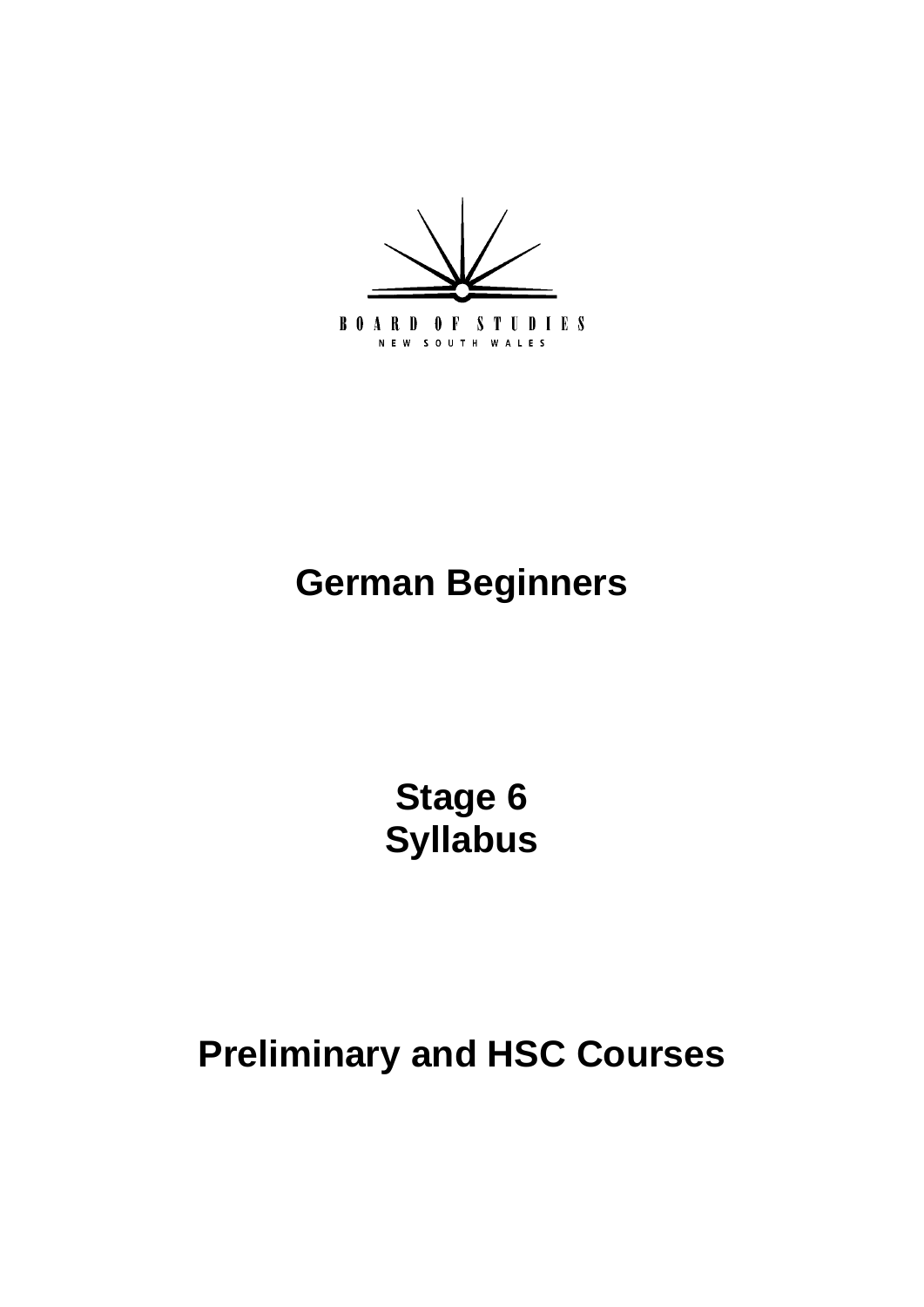#### **Original published version updated:**

June 2009 – Assessment and Reporting information updated

© 2009 Copyright Board of Studies NSW for and on behalf of the Crown in right of the State of New South Wales.

This document contains Material prepared by the Board of Studies NSW for and on behalf of the State of New South Wales. The Material is protected by Crown copyright.

All rights reserved. No part of the Material may be reproduced in Australia or in any other country by any process, electronic or otherwise, in any material form or transmitted to any other person or stored electronically in any form without the prior written permission of the Board of Studies NSW, except as permitted by the *Copyright Act 1968*. School students in NSW and teachers in schools in NSW may copy reasonable portions of the Material for the purposes of bona fide research or study.

When you access the Material you agree:

- to use the Material for information purposes only
- to reproduce a single copy for personal bona fide study use only and not to reproduce any major extract or the entire Material without the prior permission of the Board of Studies NSW
- to acknowledge that the Material is provided by the Board of Studies NSW
- not to make any charge for providing the Material or any part of the Material to another person or in any way make commercial use of the Material without the prior written consent of the Board of Studies NSW and payment of the appropriate copyright fee
- to include this copyright notice in any copy made
- not to modify the Material or any part of the Material without the express prior written permission of the Board of Studies NSW.

The Material may contain third party copyright materials such as photos, diagrams, quotations, cartoons and artworks. These materials are protected by Australian and international copyright laws and may not be reproduced or transmitted in any format without the copyright owner's specific permission. Unauthorised reproduction, transmission or commercial use of such copyright materials may result in prosecution.

The Board of Studies has made all reasonable attempts to locate owners of third party copyright material and invites anyone from whom permission has not been sought to contact the Copyright Officer, ph (02) 9367 8289, fax (02) 9279 1482.

Published by Board of Studies NSW GPO Box 5300 Sydney NSW 2001 Australia

Tel: (02) 9367 8111 Fax: (02) 9367 8484 Internet: www.boardofstudies.nsw.edu.au

Approved 2006

ISBN 1 7414 7328 4

*2009365*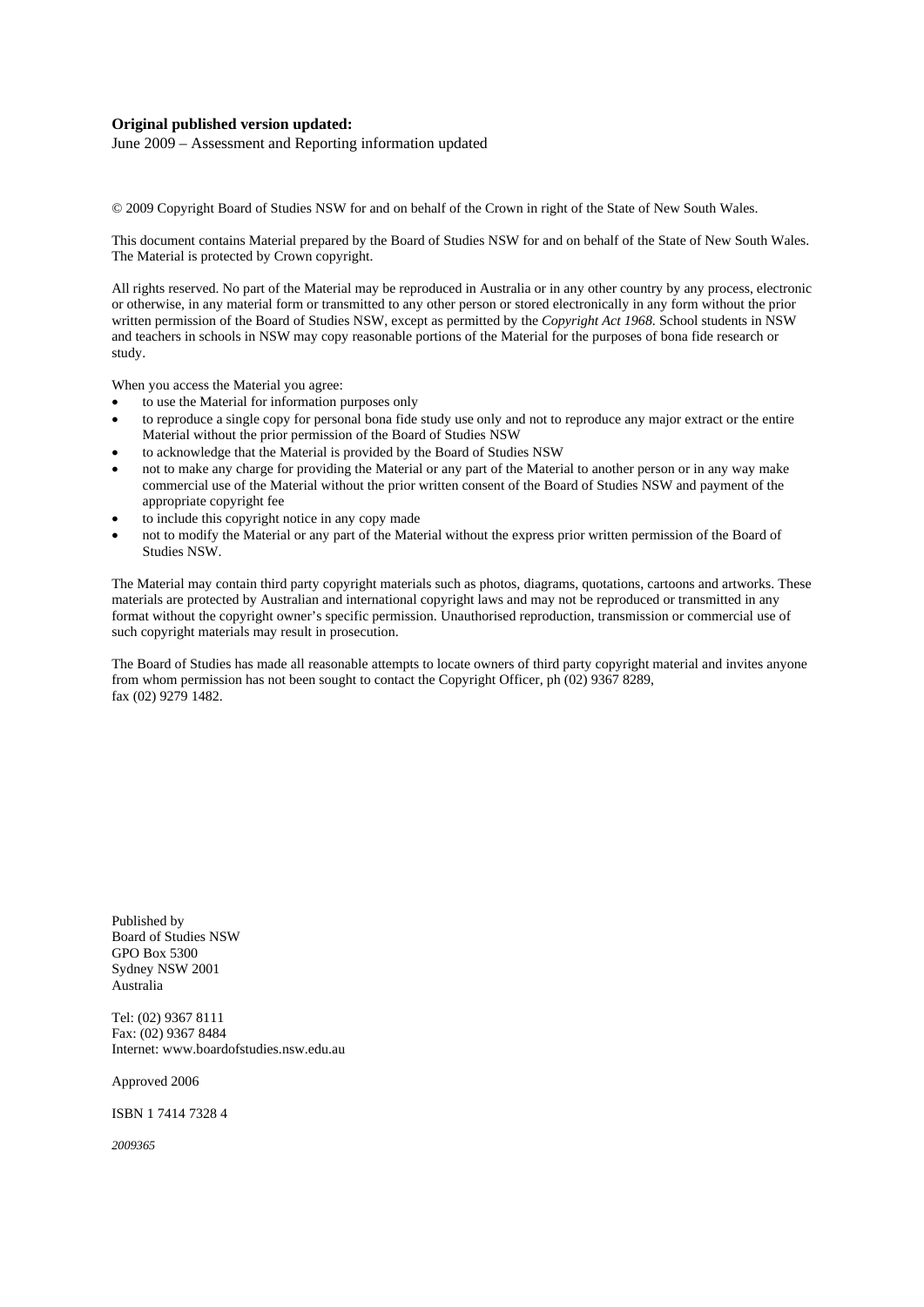# **Contents**

| 1              |     |                                                            |  |  |  |
|----------------|-----|------------------------------------------------------------|--|--|--|
| $\overline{2}$ |     |                                                            |  |  |  |
|                | 2.1 |                                                            |  |  |  |
|                | 2.2 |                                                            |  |  |  |
|                | 2.3 |                                                            |  |  |  |
| 3              |     |                                                            |  |  |  |
| 4              |     |                                                            |  |  |  |
| 5              |     |                                                            |  |  |  |
| 6              |     |                                                            |  |  |  |
| 7              |     |                                                            |  |  |  |
|                | 7.1 |                                                            |  |  |  |
|                | 7.2 |                                                            |  |  |  |
| 8              |     |                                                            |  |  |  |
|                | 8.1 | Content of German Beginners Preliminary and HSC Courses 16 |  |  |  |
|                | 8.2 |                                                            |  |  |  |
|                | 8.3 |                                                            |  |  |  |
|                | 8.4 |                                                            |  |  |  |
|                | 8.5 |                                                            |  |  |  |
|                | 8.6 |                                                            |  |  |  |
|                | 8.7 |                                                            |  |  |  |
| 9              |     |                                                            |  |  |  |
| 10             |     |                                                            |  |  |  |
| 11             |     |                                                            |  |  |  |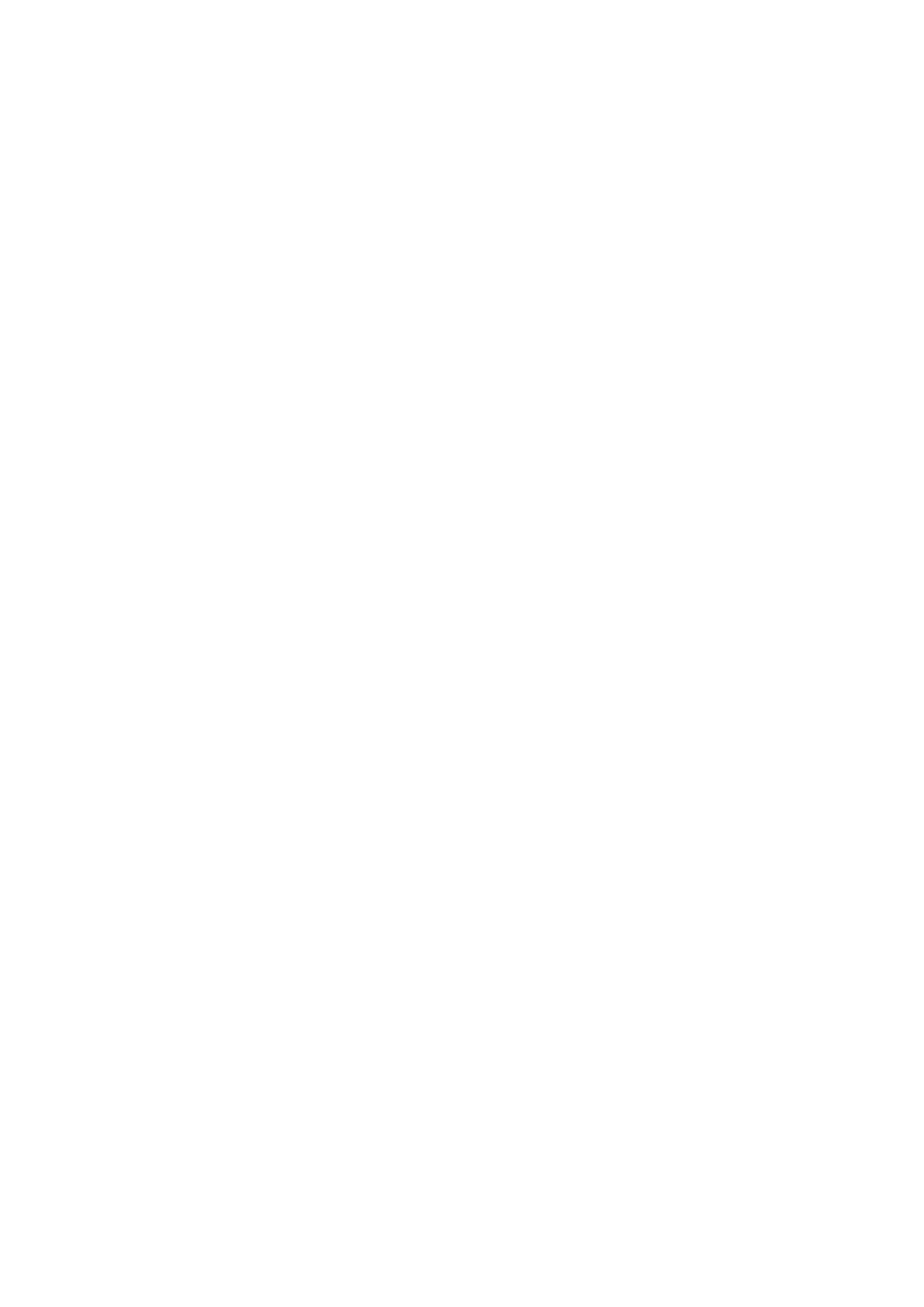# <span id="page-4-0"></span>**1 The Higher School Certificate Program of Study**

The purpose of the Higher School Certificate program of study is to:

- provide a curriculum structure which encourages students to complete secondary education
- foster the intellectual, social and moral development of students, in particular developing their:
	- knowledge, skills, understanding and attitudes in the fields of study they choose
	- capacity to manage their own learning
	- desire to continue learning in formal or informal settings after school
	- capacity to work together with others
	- respect for the cultural diversity of Australian society
- provide a flexible structure within which students can prepare for:
	- further education and training
	- employment
	- full and active participation as citizens
- provide formal assessment and certification of students' achievements
- provide a context within which schools also have the opportunity to foster the students' physical and spiritual development.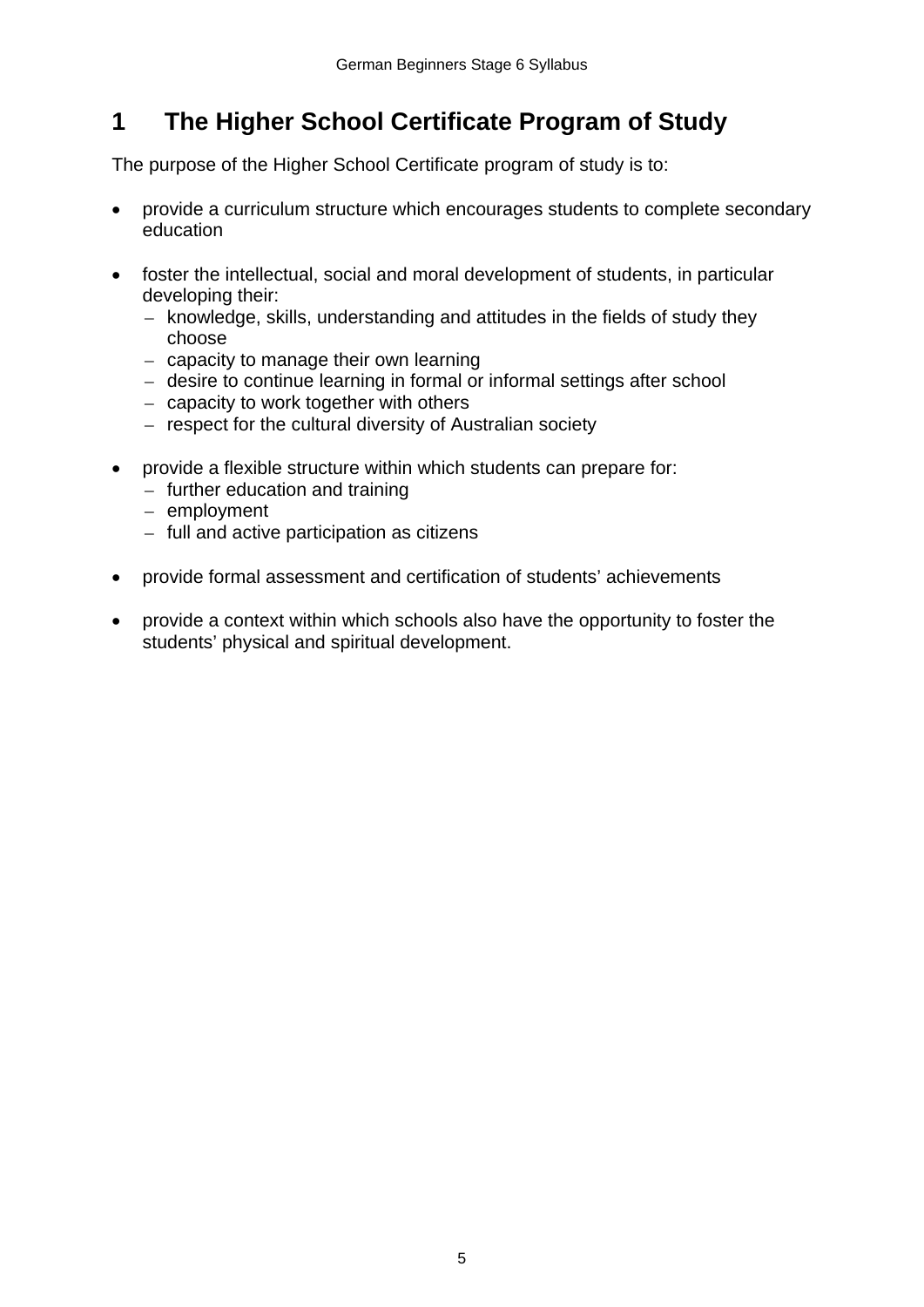## <span id="page-5-0"></span>**2 Introduction to German Beginners in the Stage 6 Curriculum**

### **2.1 The Language**

The language to be studied and assessed is the modern standard version of German *(Hochdeutsch)*. Students should be aware of different levels of language, for example, formal and informal. This includes the use of colloquialisms, where they are appropriate, and an awareness of regional differences.

### **2.2 Description of Target Group**

The German Beginners Stage 6 course is a two-year course, which has been designed for students who wish to begin their study of German at senior secondary level. It is intended to cater only for students with no prior knowledge or experience of the German language, either spoken or written, or whose experience is derived solely from, or is equivalent to, its study for 100 hours or less in Stage 4 or Stage 5.

For the purpose of determining eligibility, speakers of dialects and variants of a language are considered to be speakers of the standard language. (Refer to the relevant section of the Board of Studies *Assessment, Certification and Examination Manual.*)

Students in Stage 5 may not be accelerated into Languages Beginners courses.

All eligibility requirements for Languages must be addressed.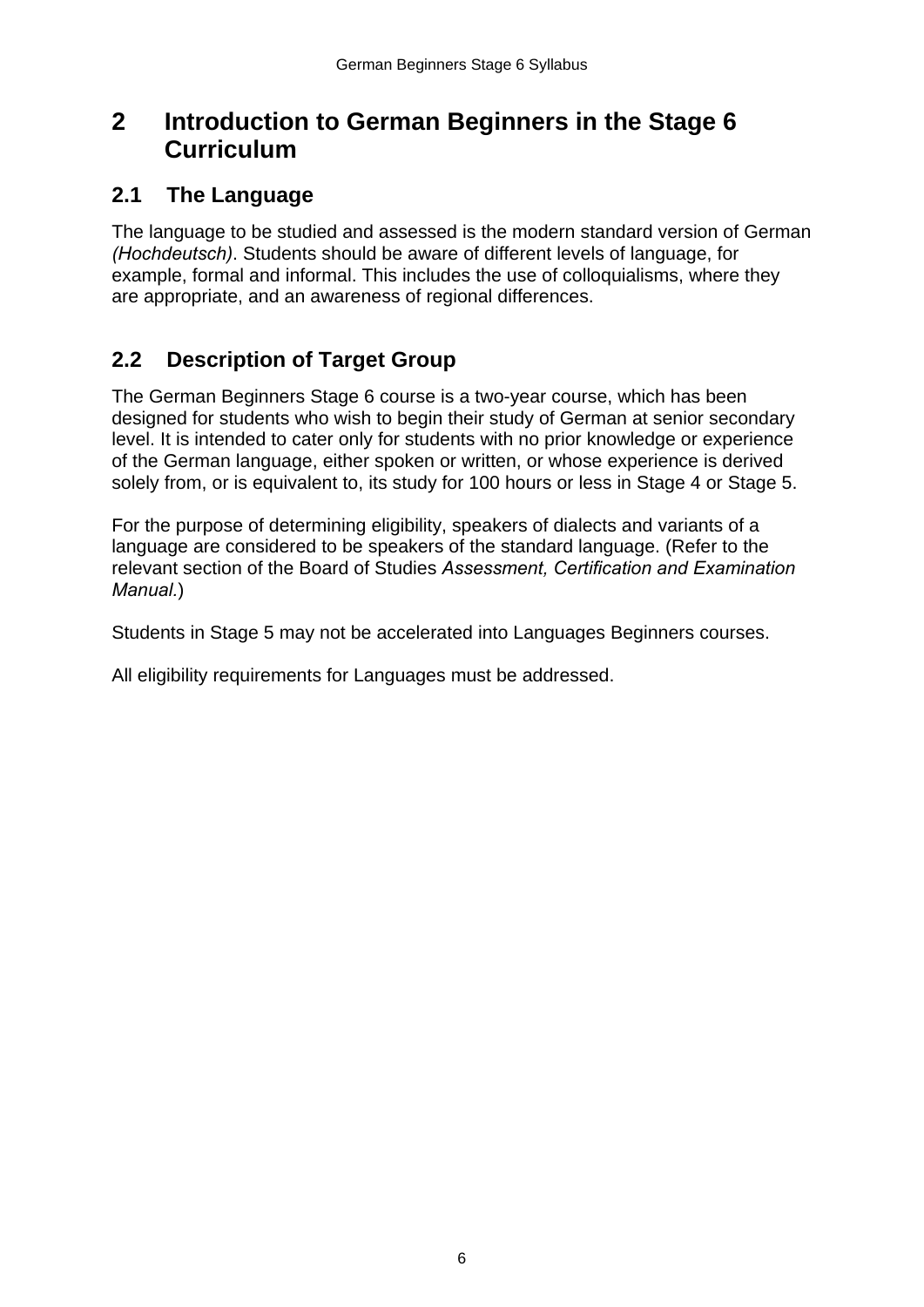### <span id="page-6-0"></span>**2.3 Rationale**

Language is the basis of all communication and human interaction. By learning a second or subsequent language, students develop knowledge, understanding and skills for successful participation in the dynamic world of the 21st century. Communicating in another language expands students' horizons as both national and global citizens.

Language and culture are interdependent. The study of another language develops in students the ability to move successfully across and within cultures, and, in the process, to experience, value and embrace the diversity of humanity.

Contemporary research has shown that learning a language facilitates cognitive and intellectual development beyond the language classroom. It enhances creativity and develops more refined and sophisticated skills in analysis, negotiation and problemsolving.

Literacy skills are enhanced through the study of another language. As the use of language is a process of communication, students' learning experiences offer opportunities to consolidate and extend their interpersonal skills. By engaging with various modes of communication, students develop effective skills in interacting, and understanding and producing texts.

Students who learn another language understand how languages work as systems. They become aware of the structure of that language through the analysis of patterns and can apply this knowledge to the learning of other languages. By making comparisons between and among languages, students strengthen their command of their first language.

Language learning is both interesting and rewarding. German and English have a common origin, placing them in the same family of European languages. Many commonly used German words have a similarity to English, which assists in the early stages of learning German, helping make this an achievable and enjoyable experience.

German-speaking countries have emerged as strong international leaders in trade, commerce, environmental protection and politics. German is one of the most commonly spoken languages in the European Union and, as a leading industrial nation, Germany is one of Australia's largest single trading partners. Germanspeaking countries are major investors in Australian companies and many German companies have established regional offices in Australia.

German-speaking communities contribute significantly to the rich linguistic and cultural diversity of Australia. German has long been recognised as a prominent international language and plays a significant role in the world of science, culture, music and philosophy. It is also a key language in the fields of medicine, economics, technology and space exploration. The study of German provides students with a deeper insight into a region that plays a vital role in central Europe's intellectual and economic life and in its cultural history.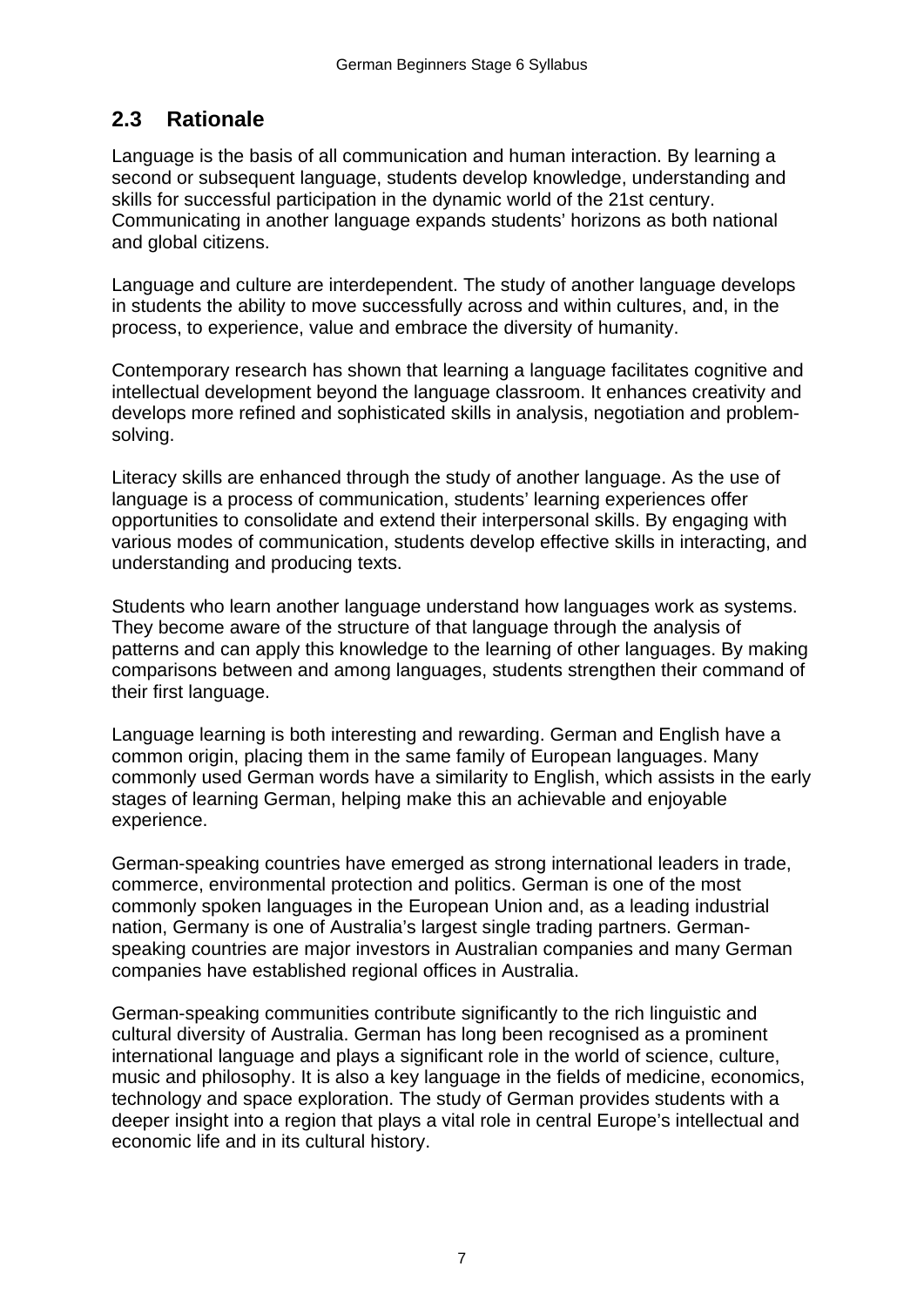The study of German has many long-term benefits. It is both useful and desirable in a number of areas of tertiary study and provides students with opportunities for continued learning and for future employment and experience, both domestically and internationally, in areas such as public relations, commerce, hospitality, education, marketing, international relations, media and tourism.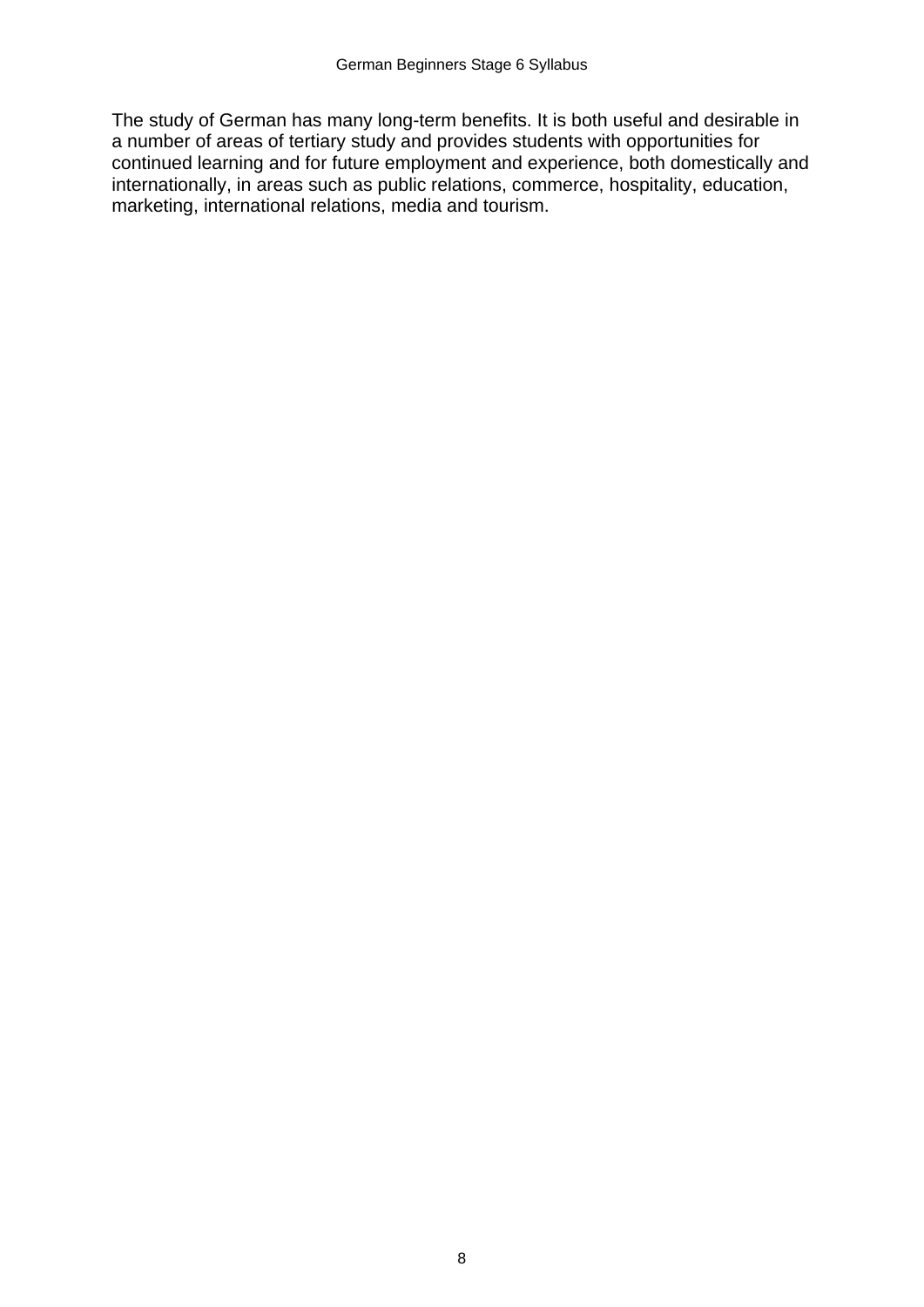# <span id="page-8-0"></span>**3 Continuum of Learning**

The diagram places the syllabus in the context of the K–12 German curriculum.

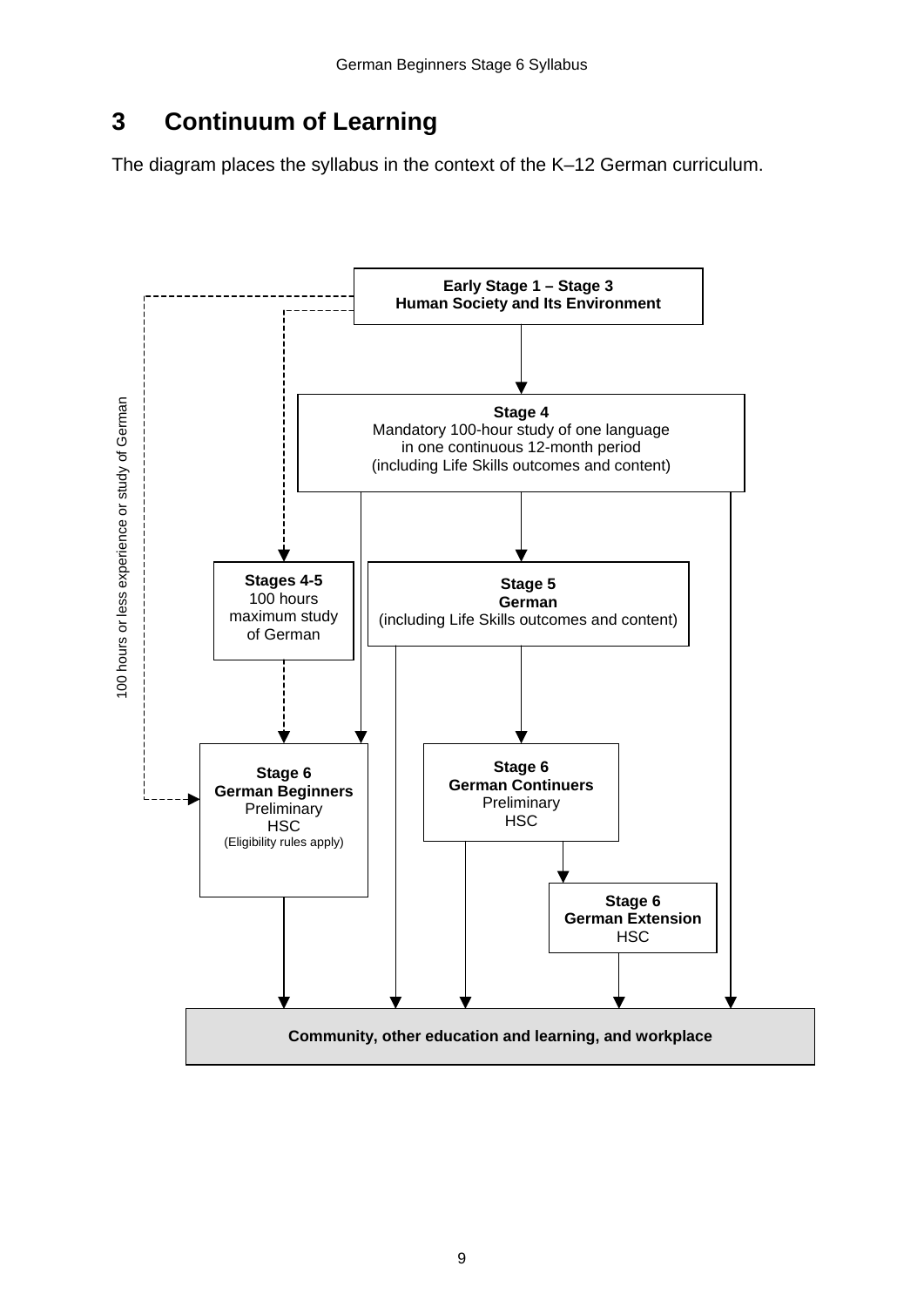# <span id="page-9-0"></span>**4 Aim**

The aim of the *German Beginners Stage 6 Syllabus* is to enable students to develop:

- skills in effective communication
- knowledge of the nature of language
- understanding of the interdependence of language and culture.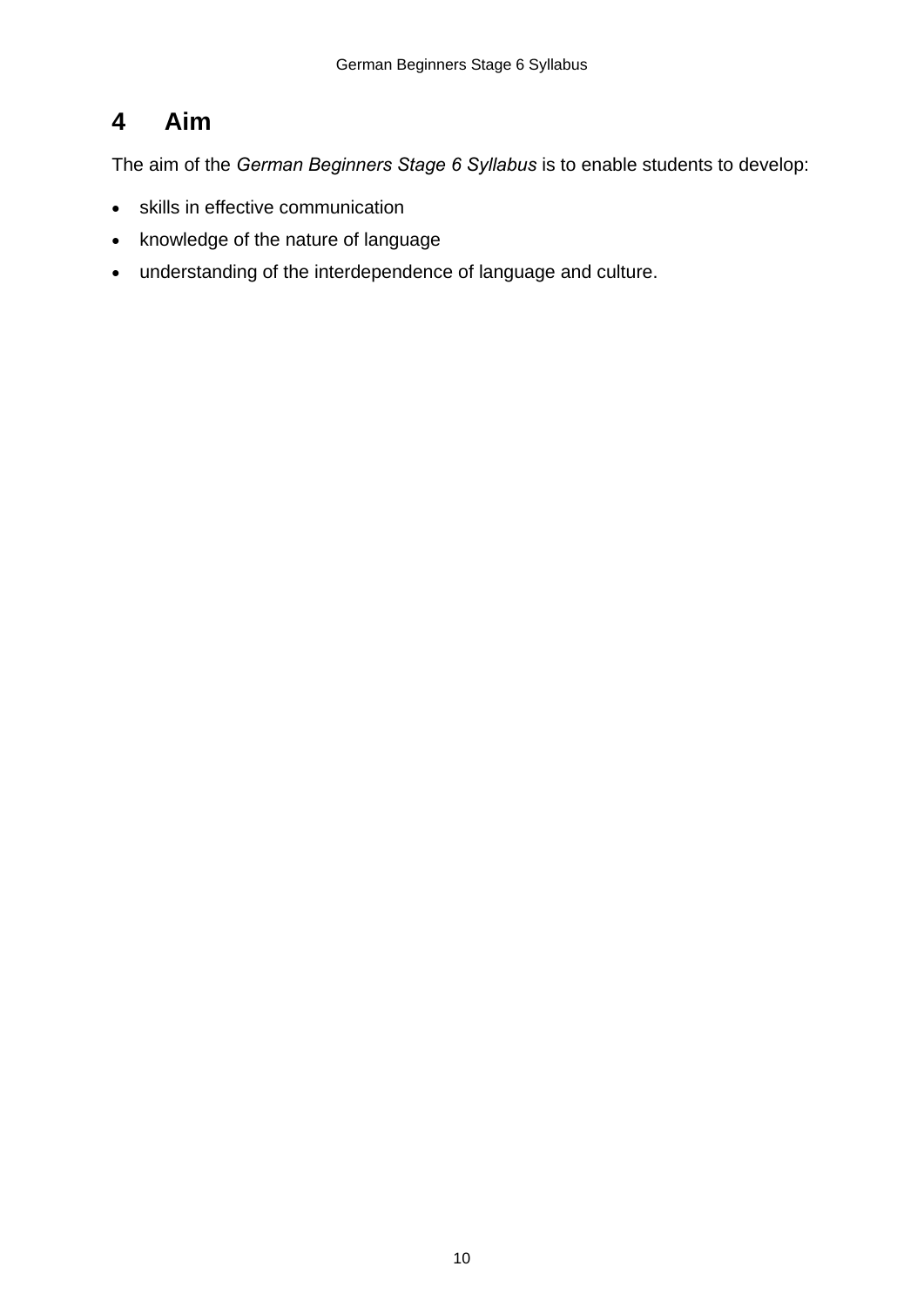# <span id="page-10-0"></span>**5 Objectives**



#### **Objective 1 – Interacting**

Students will develop the linguistic and intercultural knowledge, understanding and skills to communicate actively in German in interpersonal situations.

#### **Objective 2 – Understanding Texts**

Students will interpret and respond to texts, applying their knowledge and understanding of language and culture.

#### **Objective 3 – Producing Texts**

Students will create and present texts in German for specific audiences, purposes and contexts, incorporating their linguistic and intercultural knowledge, understanding and skills.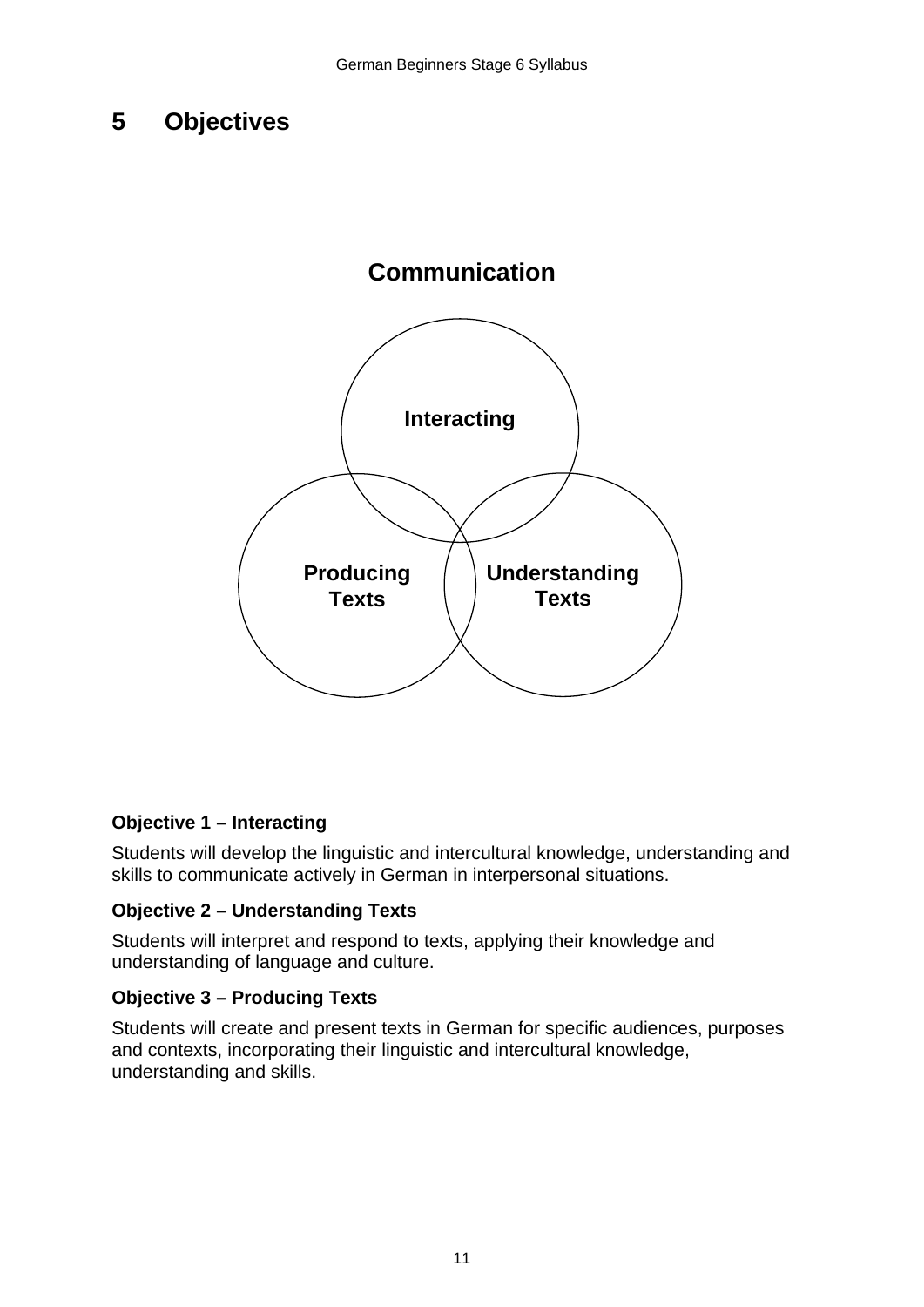# <span id="page-11-0"></span>**6 Course Structure**

#### **The Preliminary Course (120 indicative hours)**

The Preliminary Course has outcomes as its organisational focus. Topics provide contexts in which students develop their communication skills in German and their knowledge and understanding of language and culture.

#### **The HSC Course (120 indicative hours)**

In the HSC course students will extend and refine their communication skills in German in contexts defined by topics, and will gain a deeper knowledge and understanding of language and culture.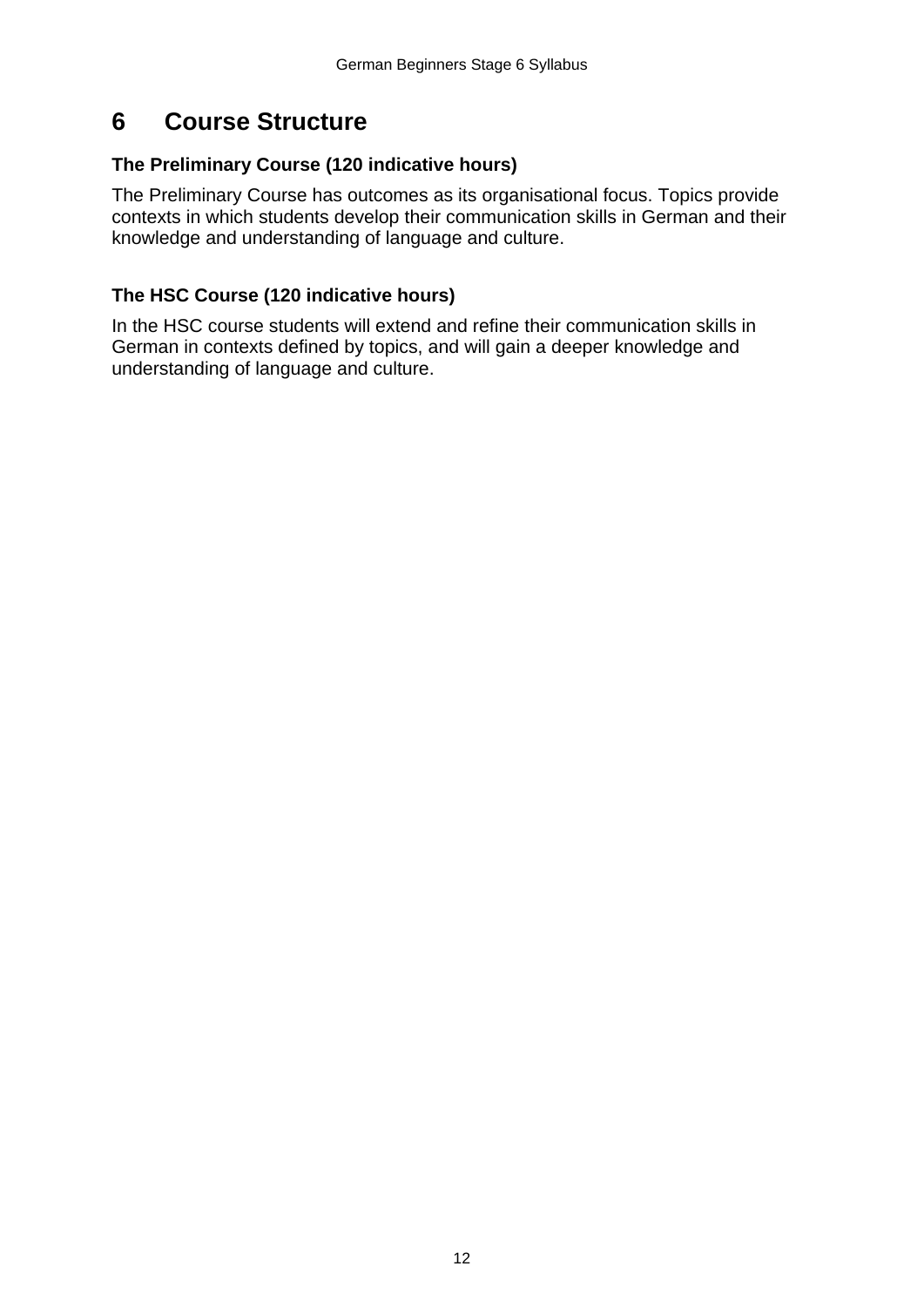# <span id="page-12-0"></span>**7 Objectives and Outcomes**

## **7.1 Table of Objectives and Outcomes**

The outcomes and associated knowledge, understanding and skills that students are expected to achieve at the end of this course are listed below. These outcomes are derived from the objectives.

| <b>Objectives</b>          | <b>Outcomes</b> |                                                                                                                     |  |  |
|----------------------------|-----------------|---------------------------------------------------------------------------------------------------------------------|--|--|
|                            | A student:      |                                                                                                                     |  |  |
|                            | 1.1             | establishes and maintains communication in<br>German                                                                |  |  |
| Interacting                | 1.2             | manipulates linguistic structures to express ideas<br>effectively in German                                         |  |  |
|                            | 1.3             | sequences ideas and information                                                                                     |  |  |
|                            | 1.4             | applies knowledge of the culture of German-<br>speaking communities to interact appropriately                       |  |  |
|                            | 2.1             | understands and interprets information in texts<br>using a range of strategies                                      |  |  |
|                            | 2.2             | conveys the gist of and identifies specific<br>information in texts                                                 |  |  |
|                            | 2.3             | summarises the main points of a text                                                                                |  |  |
| <b>Understanding Texts</b> | 2.4             | draws conclusions from or justifies an opinion<br>about a text                                                      |  |  |
|                            | $2.5\,$         | identifies the purpose, context and audience of a<br>text                                                           |  |  |
|                            | 2.6             | identifies and explains aspects of the culture of<br>German-speaking communities in texts                           |  |  |
|                            | 3.1             | produces texts appropriate to audience, purpose<br>and context                                                      |  |  |
|                            | 3.2             | structures and sequences ideas and information                                                                      |  |  |
| <b>Producing Texts</b>     | 3.3             | applies knowledge of diverse linguistic structures<br>to convey information and express original ideas<br>in German |  |  |
|                            | 3.4             | applies knowledge of the culture of German-<br>speaking communities to the production of texts.                     |  |  |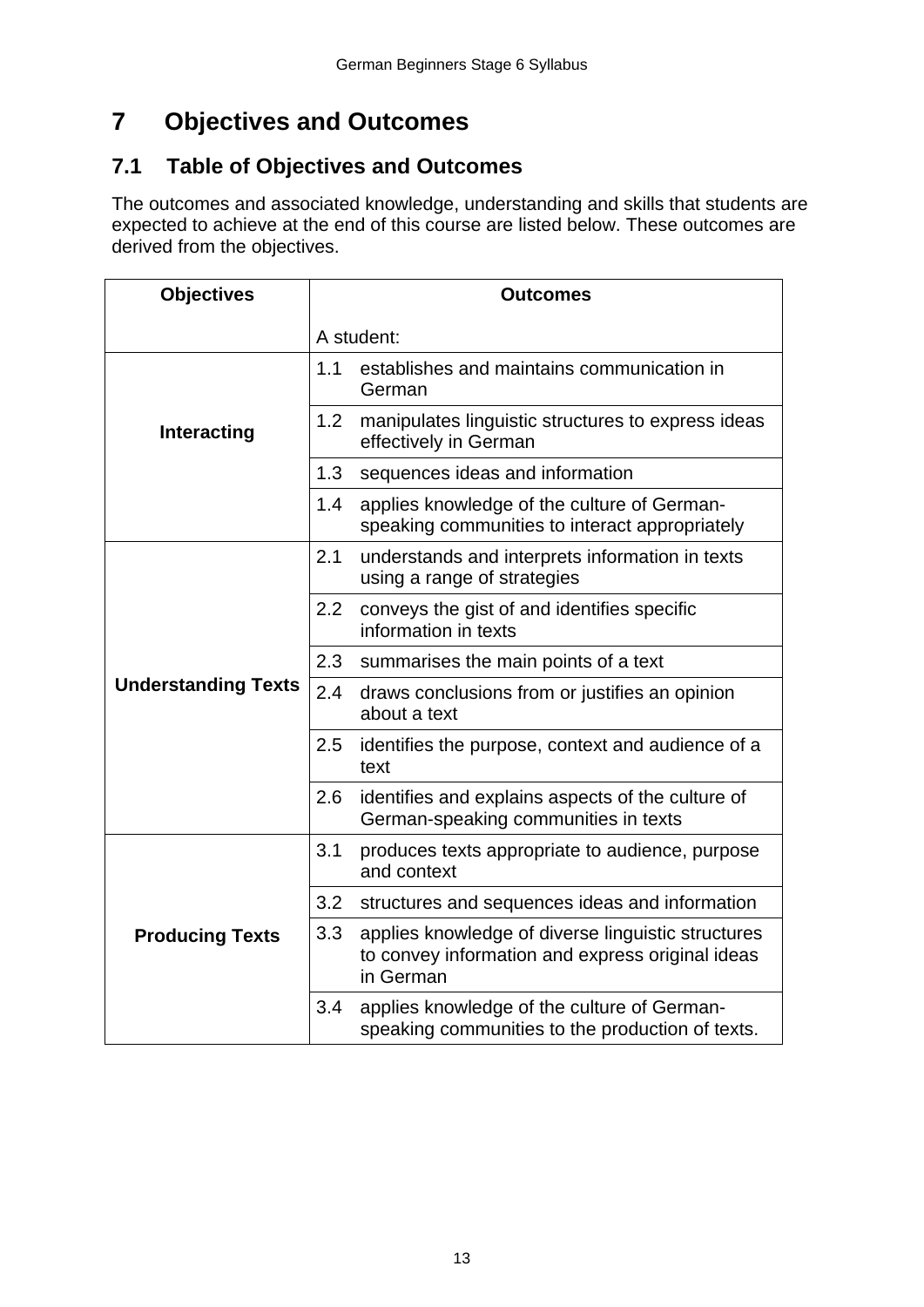# <span id="page-13-0"></span>**7.2 Key Competencies**

German Stage 6 provides a powerful context within which to develop general competencies considered essential for the acquisition of effective, higher order thinking skills that are necessary for further education, work and everyday life.

Key competencies are embedded in the *German Beginners Stage 6 Syllabus* to enhance student learning. The key competencies of *communicating ideas and information* and *collecting, analysing and organising information* reflect core skills in language learning and are explicit in the objectives and outcomes of the syllabus. The other key competencies are developed through the methodologies of the syllabus and through classroom pedagogy. Students interact with one another, and through this interaction the key competencies of *planning and organising activities* and *working with others and in teams* are developed. In interacting with others via information and communication technologies, the student will develop the key competency of *using technology.* The skills associated with the interpretation of texts, such as the ability to comprehend meaning from context and using a dictionary, contribute towards the student's development of the key competency of *solving problems*.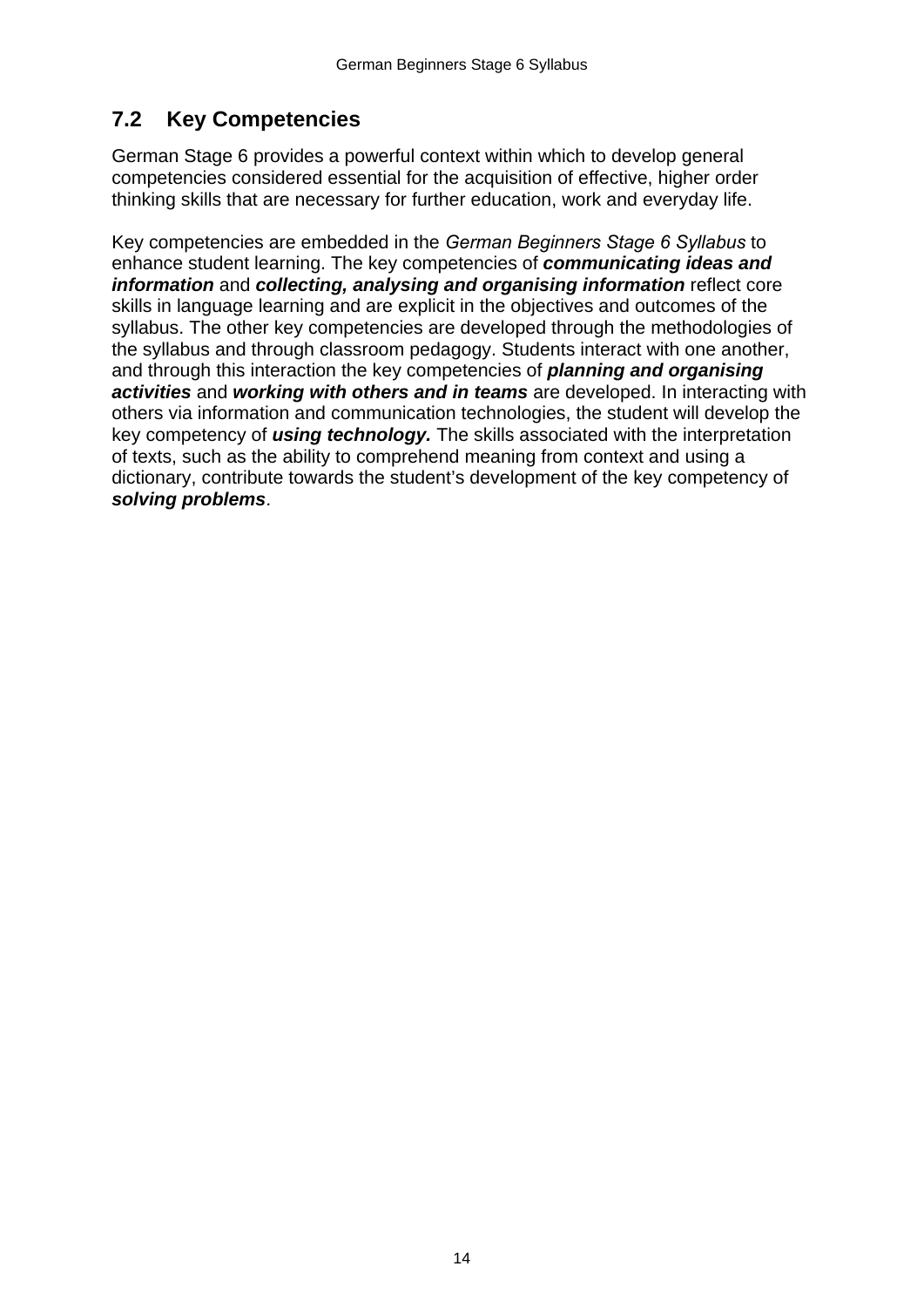# <span id="page-14-0"></span>**8 Content**

The essential content consists of 120 indicative hours of study in the Preliminary Course, followed by 120 indicative hours of study in the HSC Course.

The syllabus content is to be studied through the prescribed topics (see Section 8.2).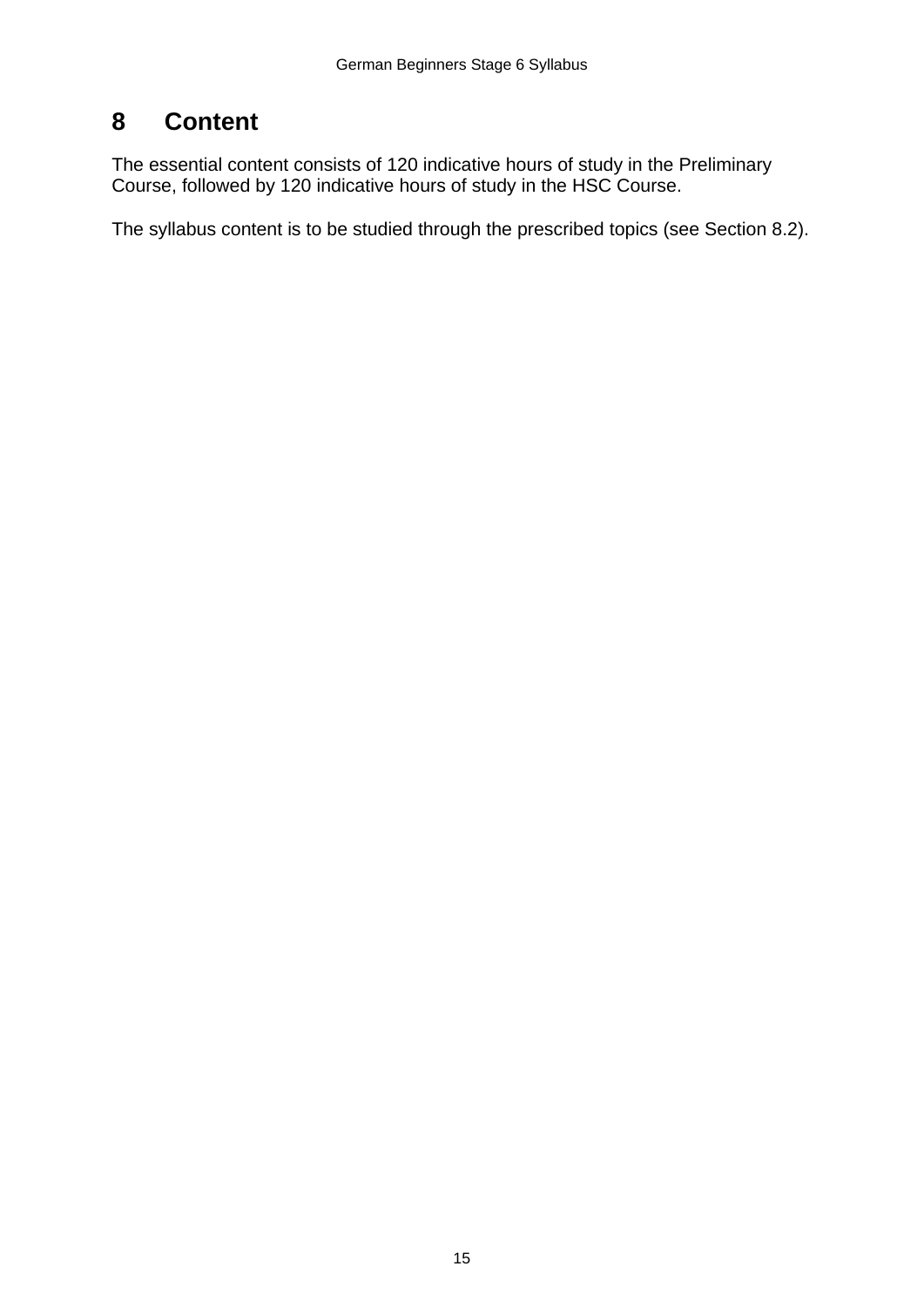# <span id="page-15-0"></span>**8.1 Content of German Beginners Preliminary and HSC Courses**

### **Objective 1 – Interacting**

| <b>Outcomes:</b><br>A student:<br>1.1<br>establishes and maintains communication in German<br>1.2<br>manipulates linguistic structures to express ideas effectively in German<br>1.3<br>sequences ideas and information<br>applies knowledge of the culture of German-speaking communities to interact<br>1.4<br>appropriately. |                                                                      |           |                                                                                                                                                                                                                                                             |  |
|---------------------------------------------------------------------------------------------------------------------------------------------------------------------------------------------------------------------------------------------------------------------------------------------------------------------------------|----------------------------------------------------------------------|-----------|-------------------------------------------------------------------------------------------------------------------------------------------------------------------------------------------------------------------------------------------------------------|--|
|                                                                                                                                                                                                                                                                                                                                 | <b>Students learn about:</b>                                         |           | <b>Students learn to:</b>                                                                                                                                                                                                                                   |  |
|                                                                                                                                                                                                                                                                                                                                 | the importance of listening for key<br>words to assist understanding |           | listen for meaning                                                                                                                                                                                                                                          |  |
|                                                                                                                                                                                                                                                                                                                                 | the importance of reading for key<br>words to assist understanding   | ٠         | read for meaning                                                                                                                                                                                                                                            |  |
|                                                                                                                                                                                                                                                                                                                                 | links in communication                                               | $\bullet$ | use strategies to initiate, maintain and<br>conclude an interaction, eg Tag! Was<br>machst du jetzt? Wie bitte? Ich auch.<br>Auf Wiedersehen!                                                                                                               |  |
|                                                                                                                                                                                                                                                                                                                                 | the purpose and context of<br>communication                          | ٠         | select and incorporate particular<br>vocabulary and structures to achieve<br>specific communication goals                                                                                                                                                   |  |
|                                                                                                                                                                                                                                                                                                                                 | register in language use                                             |           | interact with reference to context,<br>purpose and audience                                                                                                                                                                                                 |  |
|                                                                                                                                                                                                                                                                                                                                 | responding to factual and open-<br>ended questions                   | $\bullet$ | maintain an interaction by responding<br>to and asking questions and sharing<br>information, eg Das Wetter ist herrlich!<br>Was machen wir heute?                                                                                                           |  |
|                                                                                                                                                                                                                                                                                                                                 | ways to support effective interaction                                | $\bullet$ | use appropriate language features to<br>enhance communication, eg tone,<br>intonation Das wäre toll! So was kann<br>ich gar nicht machen!                                                                                                                   |  |
|                                                                                                                                                                                                                                                                                                                                 | the logical sequencing of ideas                                      |           | structure information and ideas<br>coherently                                                                                                                                                                                                               |  |
|                                                                                                                                                                                                                                                                                                                                 | formal and informal language, and<br>when and where it is used       |           | apply appropriate social conventions<br>in formal and informal contexts, eg<br>terms of address Peter, kommst du<br>mit? Und Sie auch, Herr Schmidt?                                                                                                        |  |
|                                                                                                                                                                                                                                                                                                                                 | sociolinguistic conventions relating<br>to everyday activities.      |           | use language and/or behaviour<br>appropriate to social context, eg at<br>mealtimes, accepting/declining<br>invitations Guten Appetit! Kann ich<br>noch eine Tasse Tee haben? Danke,<br>ich komme gern zur Party. Tut mir<br>Leid, ich habe schon etwas vor. |  |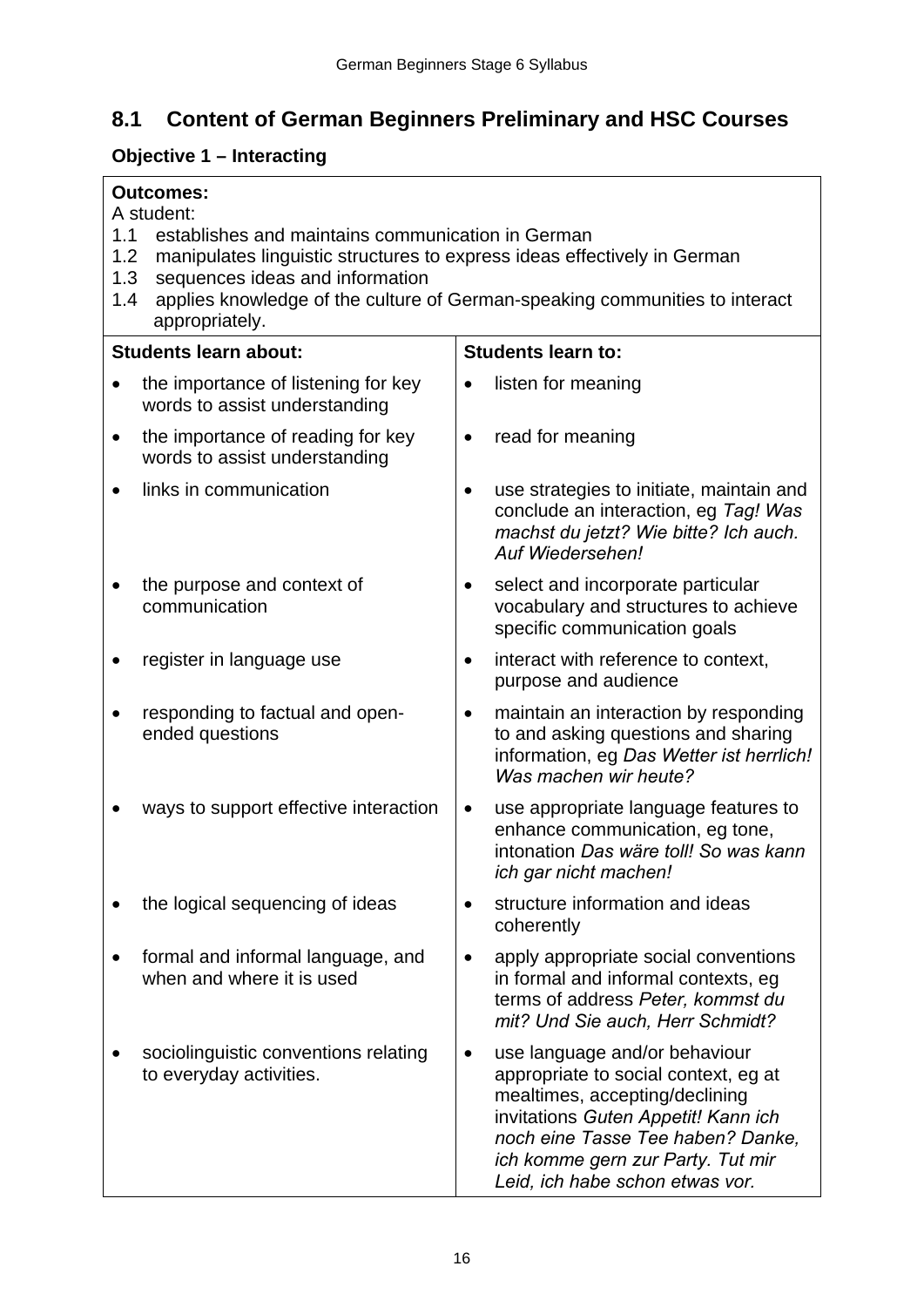### **Objective 2 – Understanding Texts**

| <b>Outcomes:</b><br>A student:<br>2.1<br>understands and interprets information in texts using a range of strategies<br>2.2<br>conveys the gist of and identifies specific information in texts<br>2.3<br>summarises the main points of a text<br>2.4<br>draws conclusions from or justifies an opinion about a text<br>identifies the purpose, context and audience of a text<br>2.5<br>identifies and explains aspects of the culture of German-speaking communities<br>2.6<br>in texts. |                                                                                                        |                           |                                                                                                                                                                                                                                                                  |  |  |
|--------------------------------------------------------------------------------------------------------------------------------------------------------------------------------------------------------------------------------------------------------------------------------------------------------------------------------------------------------------------------------------------------------------------------------------------------------------------------------------------|--------------------------------------------------------------------------------------------------------|---------------------------|------------------------------------------------------------------------------------------------------------------------------------------------------------------------------------------------------------------------------------------------------------------|--|--|
|                                                                                                                                                                                                                                                                                                                                                                                                                                                                                            | <b>Students learn about:</b>                                                                           | <b>Students learn to:</b> |                                                                                                                                                                                                                                                                  |  |  |
|                                                                                                                                                                                                                                                                                                                                                                                                                                                                                            | ways in which texts are constructed for<br>specific purposes                                           |                           | identify why, how or to whom a text is<br>delivered or presented                                                                                                                                                                                                 |  |  |
|                                                                                                                                                                                                                                                                                                                                                                                                                                                                                            | ways in which texts are formatted for<br>particular purposes and effects                               | $\bullet$                 | explore the way text content is<br>presented and how ideas and<br>information are sequenced, eg<br>headings, paragraphing, introductory<br>sentences, topic shifts                                                                                               |  |  |
|                                                                                                                                                                                                                                                                                                                                                                                                                                                                                            | ways of identifying relevant details in<br>texts when listening or reading for<br>specific information | $\bullet$                 | make judgements about the<br>relevance of detail in understanding<br>text, eg extracting ideas and issues<br>referred to in text                                                                                                                                 |  |  |
|                                                                                                                                                                                                                                                                                                                                                                                                                                                                                            | ways of inferring meaning from text                                                                    | $\bullet$                 | use contextual and other clues to infer<br>meaning from text                                                                                                                                                                                                     |  |  |
|                                                                                                                                                                                                                                                                                                                                                                                                                                                                                            | resources available to access, to<br>enhance or to promote independent<br>learning                     | $\bullet$                 | access available resources to assist<br>comprehension of a text, eg<br>dictionaries, word lists, glossaries,<br>charts                                                                                                                                           |  |  |
|                                                                                                                                                                                                                                                                                                                                                                                                                                                                                            | the effect of syntax on meaning                                                                        |                           | analyse ways in which words,<br>phrases and sentences are<br>constructed, eg how words are<br>modified for grammatical effect Das<br>Essen war toll. Ich habe Wurst und<br>Salat gegessen. Kannst du kommen?<br>In den kommenden Wochen habe ich<br>viel zu tun. |  |  |
|                                                                                                                                                                                                                                                                                                                                                                                                                                                                                            | cultural attitudes that add meaning to<br>texts                                                        |                           | identify and discuss cultural<br>influences in specific texts, eg<br>newspapers, magazines,<br>advertisements and films                                                                                                                                          |  |  |
|                                                                                                                                                                                                                                                                                                                                                                                                                                                                                            | language used to express cultural<br>values, and to represent people and<br>cultures in texts          | $\bullet$                 | explain cultural references in texts, eg<br>gemütlich, das Gymnasium, das<br>Straßenfest, die Konditorei, die<br>Autobahn, der Weihnachtsmarkt                                                                                                                   |  |  |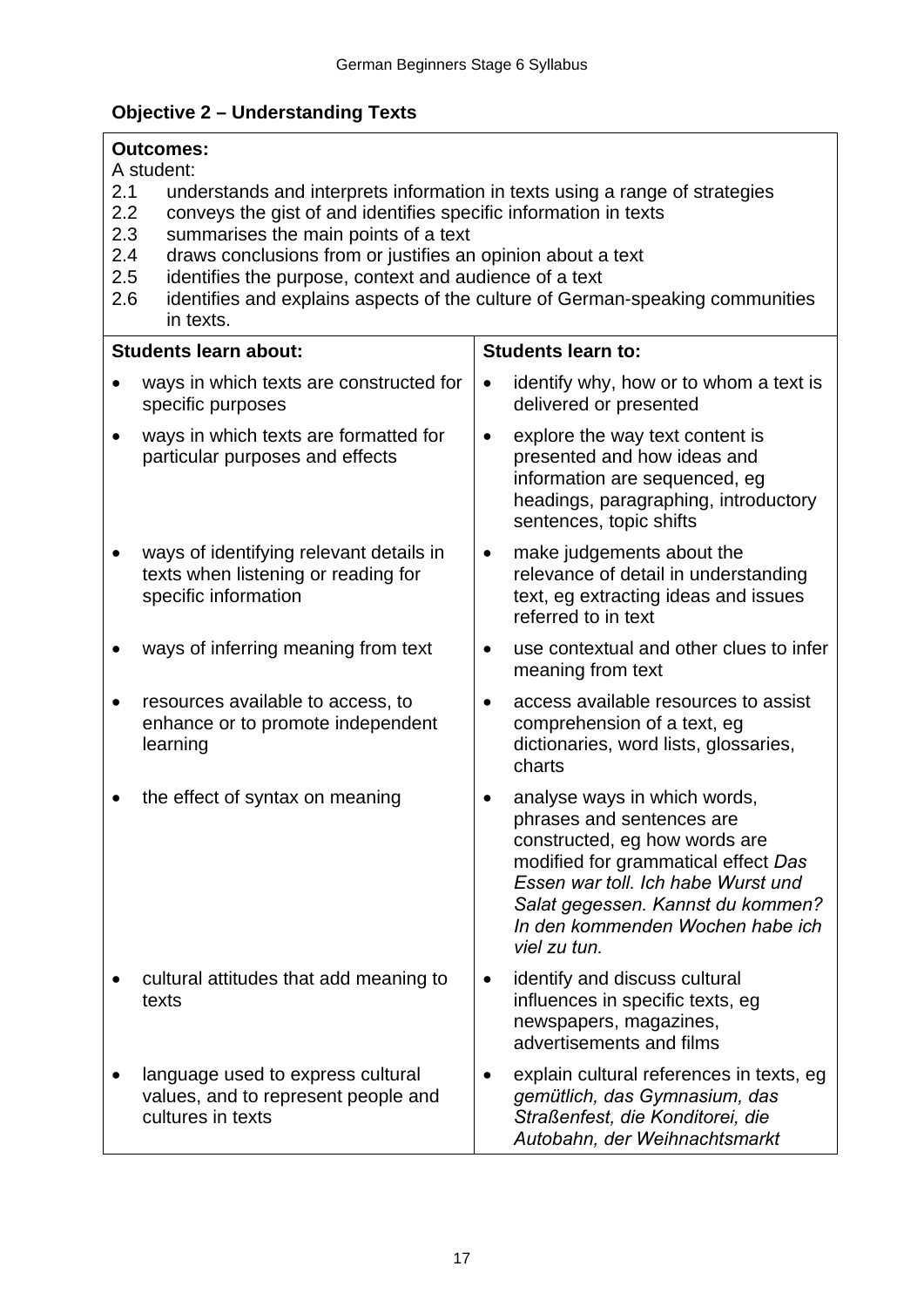| <b>Students learn about:</b>                        | <b>Students learn to:</b>                                                                                                                                                                                                 |
|-----------------------------------------------------|---------------------------------------------------------------------------------------------------------------------------------------------------------------------------------------------------------------------------|
| register and common expressions in<br>language use. | explain the use of words and<br>expressions with particular cultural<br>significance in texts, eg idiomatic<br>expressions, colloquialisms Grüß<br>Gott! Tschüs! Du hast einen Vogel!<br>Du spinnst! Ende gut, alles gut! |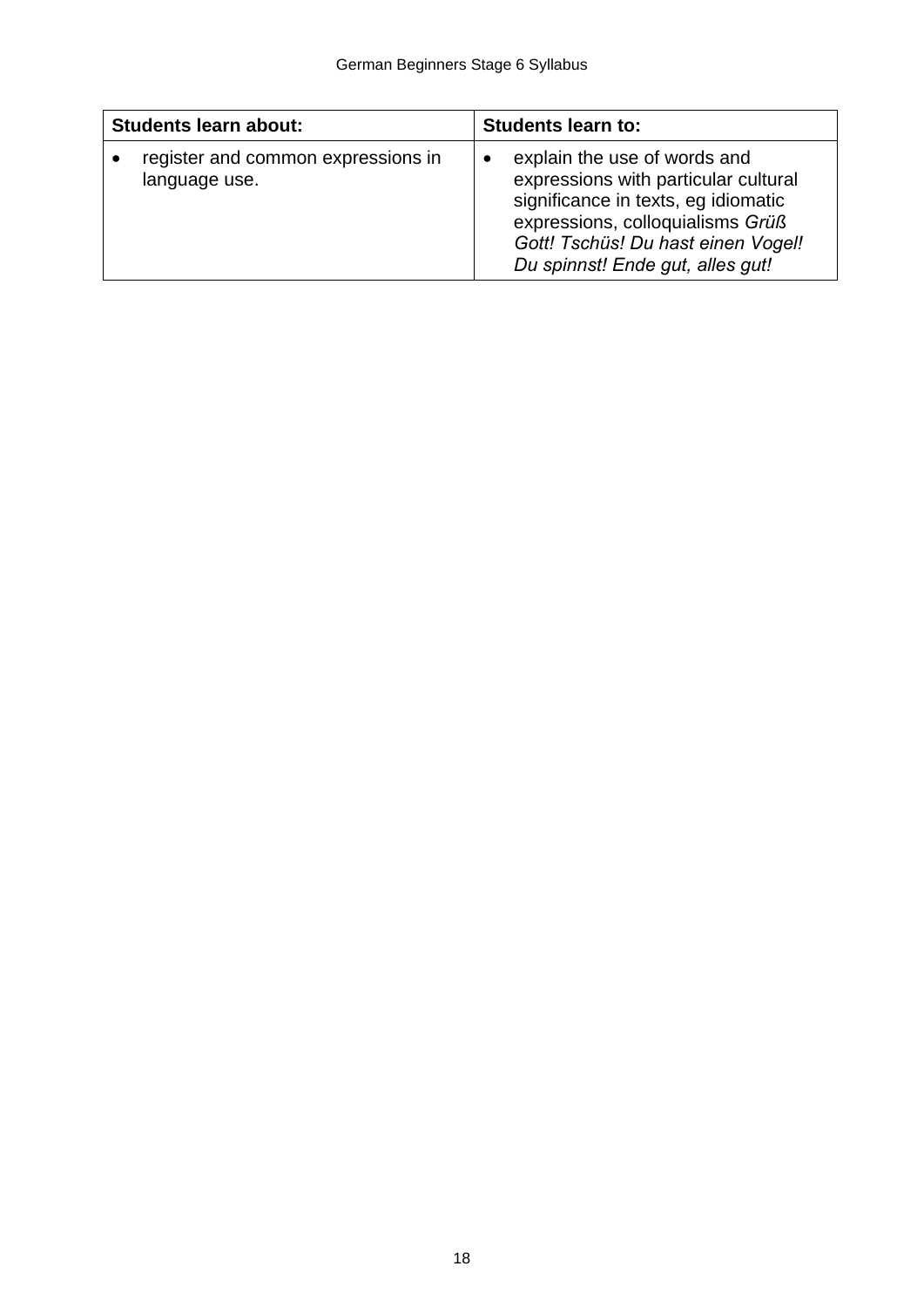## **Objective 3 – Producing Texts**

|           | <b>Outcomes:</b>                                                                                                 |                           |                                                                                                                                                                       |  |  |
|-----------|------------------------------------------------------------------------------------------------------------------|---------------------------|-----------------------------------------------------------------------------------------------------------------------------------------------------------------------|--|--|
|           | A student:                                                                                                       |                           |                                                                                                                                                                       |  |  |
| 3.1       | produces texts appropriate to audience, purpose and context                                                      |                           |                                                                                                                                                                       |  |  |
| 3.2       | structures and sequences ideas and information                                                                   |                           |                                                                                                                                                                       |  |  |
| 3.3       | applies knowledge of diverse linguistic structures to convey information and<br>express original ideas in German |                           |                                                                                                                                                                       |  |  |
| 3.4       | applies knowledge of the culture of German-speaking communities to the                                           |                           |                                                                                                                                                                       |  |  |
|           | production of texts.                                                                                             |                           |                                                                                                                                                                       |  |  |
|           | <b>Students learn about:</b>                                                                                     | <b>Students learn to:</b> |                                                                                                                                                                       |  |  |
|           | the structure and format of particular<br>texts                                                                  | $\bullet$                 | present and organise information in<br>ways appropriate to audience,<br>purpose and context                                                                           |  |  |
| ٠         | the purpose and context of a text<br>and their influence on the choice of<br>structure, format and vocabulary    | $\bullet$                 | plan, draft and edit text                                                                                                                                             |  |  |
| $\bullet$ | the logical sequencing of ideas in<br>extended text                                                              | $\bullet$                 | sequence ideas and information in<br>texts                                                                                                                            |  |  |
| $\bullet$ | the application of known linguistic<br>structures in new contexts                                                | $\bullet$                 | apply a range of vocabulary and<br>linguistic structures across a range of<br>contexts                                                                                |  |  |
| $\bullet$ | language choices and their effect on<br>intended meaning                                                         | $\bullet$                 | evaluate the accuracy and<br>appropriateness of structures when<br>constructing and editing text                                                                      |  |  |
|           | resources available to enhance and<br>expand independent learning                                                | $\bullet$                 | extend and refine their use of<br>language, eg by using dictionaries,<br>word lists and grammar references,<br>accessing authentic texts in print and<br>online       |  |  |
|           | register in language use.                                                                                        |                           | use culturally appropriate language<br>when creating and presenting texts,<br>eg Wo wohnst du? Kann ich Ihnen<br>helfen? Ich möchte euch zu meiner<br>Party einladen. |  |  |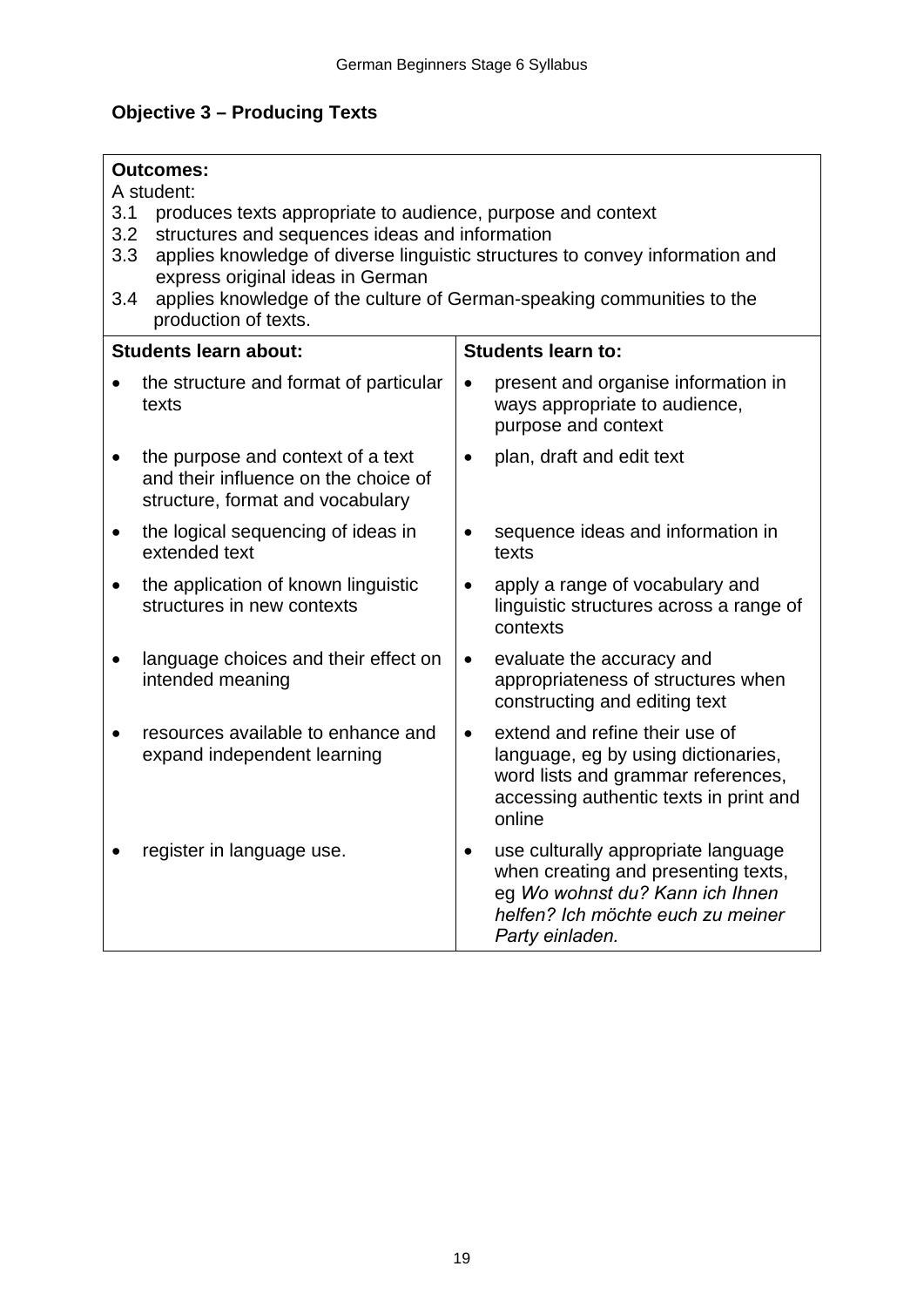### <span id="page-19-0"></span>**8.2 Topics**

The prescribed topics should be studied from two interdependent perspectives:

- the personal world
- the German-speaking communities.

The two perspectives will enable students to develop knowledge and understanding of and skills in the German language, linked to cultural values, attitudes and practices.

The perspective, *the personal world,* will enable students to use German to express and share ideas about experiences and activities relating to daily life and transactions in their own world.

The perspective, *the German-speaking communities,* will enable students to inquire about and to express ideas in order to undertake activities and transactions appropriately in one or more communities where German is spoken.

The prescribed topics provide an organisational focus so that tasks can be presented as a series of related learning experiences in cohesive contexts.



#### **Topics**

The topics are sufficiently broad to allow flexibility in school programs, but specific enough to be of practical assistance to students and teachers. The length of time devoted to each topic will vary according to the needs and interests of students and the availability of resources.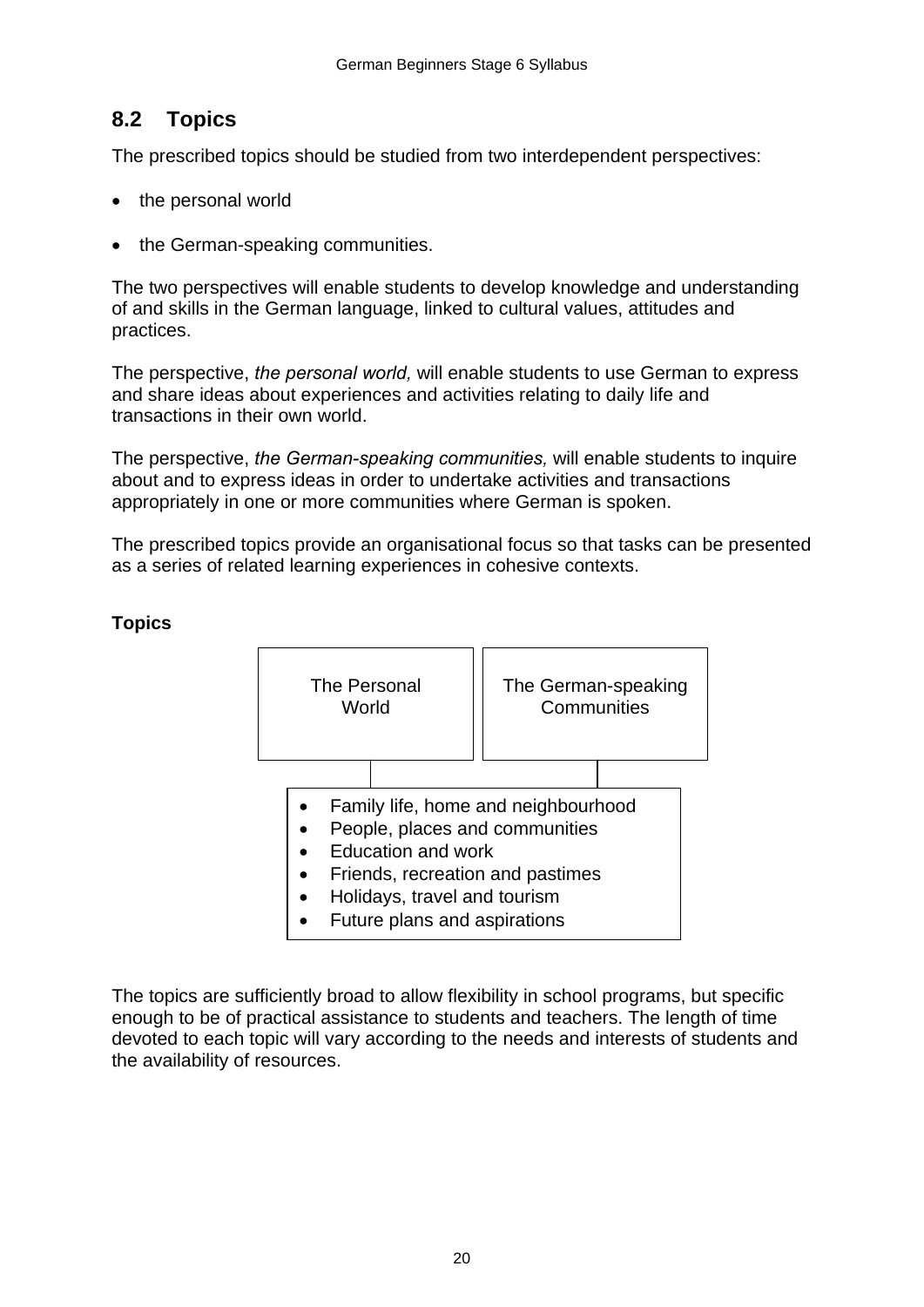### <span id="page-20-0"></span>**8.3 Texts**

Texts for receptive use will not be prescribed. Students are encouraged to read, view and listen to a wide range of texts, including authentic texts. They may be expected to produce the following written texts in the external examination. The language to be used is the modern standard version of German.

article (eg for a school magazine) message diary/journal entry note email **provided provided provided provided provided provided provided provided provided provided provided provided provided provided provided provided provided provided provided provid** informal letter script of a talk (to an audience)

### **8.4 Tasks**

This syllabus recognises the importance of tasks as an organising principle in structuring a program that allows the student to work towards meeting the objectives and learning outcomes.

Tasks, broadly defined as opportunities for the purposeful use of language, must be selected and designed so that students can develop and demonstrate knowledge, skills and understanding at increasingly complex levels.

Tasks can be described as having five elements:

- a purpose (a reason for undertaking the task that goes beyond the practice of the language for its own sake)
- a context (this may be real, simulated or imaginary, and include aspects such as where, when and who is involved)
- a process (thinking, problem-solving, creating)
- a product (a result that can be described in terms of achievement of the purpose of the task and of the student's overall cognitive development)
- an audience (the person/people at whom or to whom the task is targeted or directed).

#### **8.5 Vocabulary**

While there is no prescribed vocabulary list, it is expected that students will be familiar with a range of vocabulary relevant to the topics prescribed in the syllabus.

#### **8.6 Dictionaries**

Students should be encouraged to use dictionaries to enhance learning. It is expected that teachers will assist students to develop the necessary skills and confidence to use dictionaries effectively. Suitable editions will be included in the List of Resources on the Board of Studies website. Students are able to use monolingual and/or bilingual print dictionaries in the written examination. Information regarding the use of dictionaries in the HSC examination may be found in *Assessment and Reporting in German Beginners Stage 6.*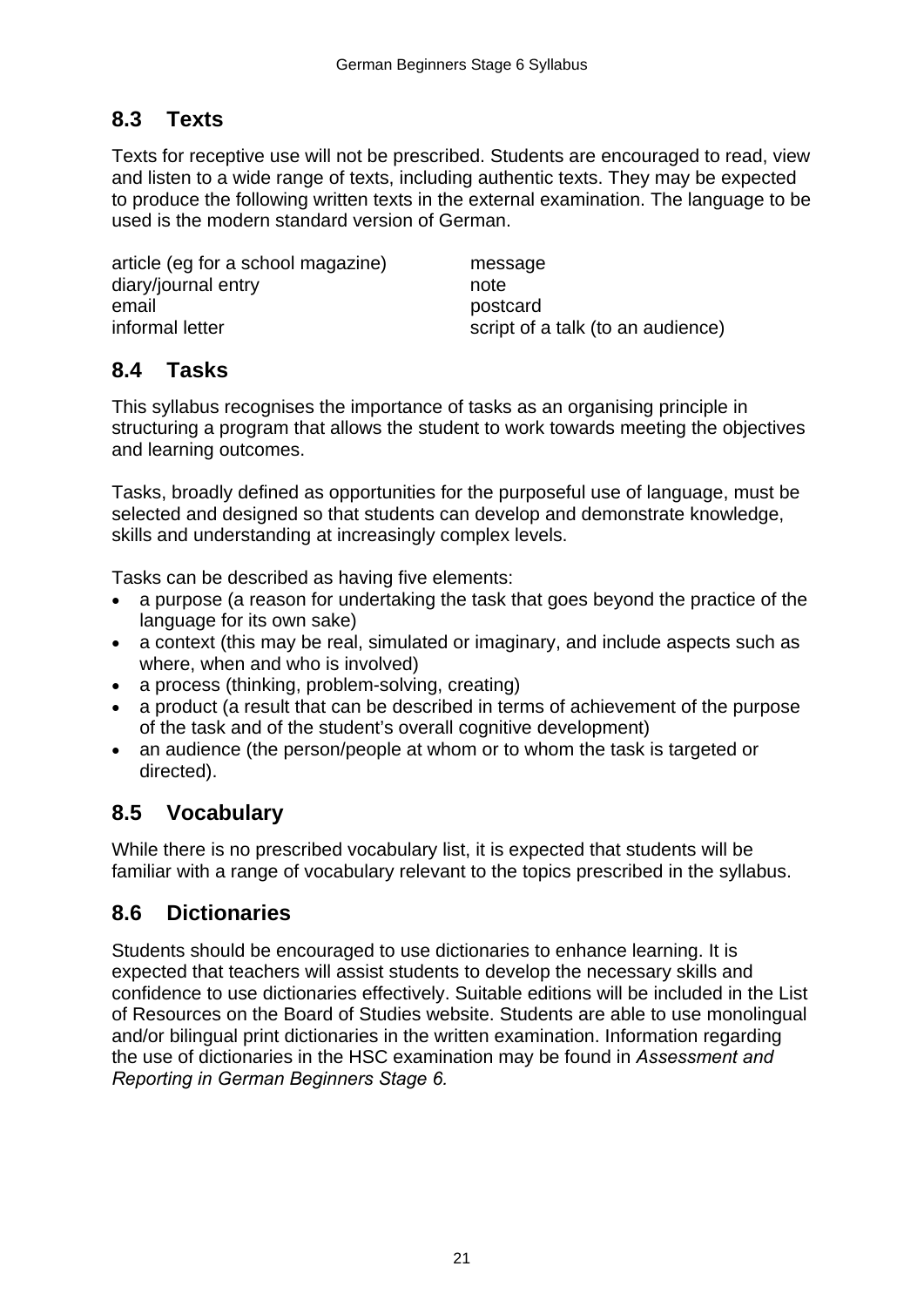### <span id="page-21-0"></span>**8.7 Grammar**

Throughout the German Beginners course, students will learn about grammatical structures in context as they complement the content and organisation of individual programs.

The grammatical structures that will be defined are those that students will be expected to recognise and use by the end of the HSC course. They should be read in conjunction with the content of the syllabus. Grammar should be used to support the process of language acquisition and to facilitate communication, rather than being taught in isolation.

Students will be expected to **recognise** and **use** the following grammatical structures:

| <b>Grammatical Items</b>     | <b>Sub-elements</b> | Example(s)                                                                                              |
|------------------------------|---------------------|---------------------------------------------------------------------------------------------------------|
| <b>Nouns</b><br>gender:      |                     |                                                                                                         |
| masculine                    |                     | der Mann                                                                                                |
| feminine                     |                     | die Frau                                                                                                |
| neuter                       |                     | das Kind                                                                                                |
| plural                       |                     | die Leute                                                                                               |
| formation of the<br>feminine |                     | die Lehrerin, die Direktorin                                                                            |
| compound nouns               |                     | das Mineralwasser<br>die Geburtstagsparty                                                               |
| case:                        |                     |                                                                                                         |
| nominative                   |                     | Der Mathelehrer heißt Herr Lenz.                                                                        |
| accusative                   |                     | Hast du den Mantel gekauft?                                                                             |
| dative                       |                     | Wir fahren mit dem Bus.                                                                                 |
| <b>Articles</b>              |                     |                                                                                                         |
| definite                     | der, die, das, etc  | Hier ist das Klassenzimmer.<br>Ich möchte den Mantel kaufen.<br>Nach der Schule gehen wir<br>schwimmen. |
| indefinite                   | ein, eine, etc      | Ist Grünwald ein Dorf oder eine<br>Stadt?<br>Hast du einen Plan?<br>Möchten Sie in einem Café essen?    |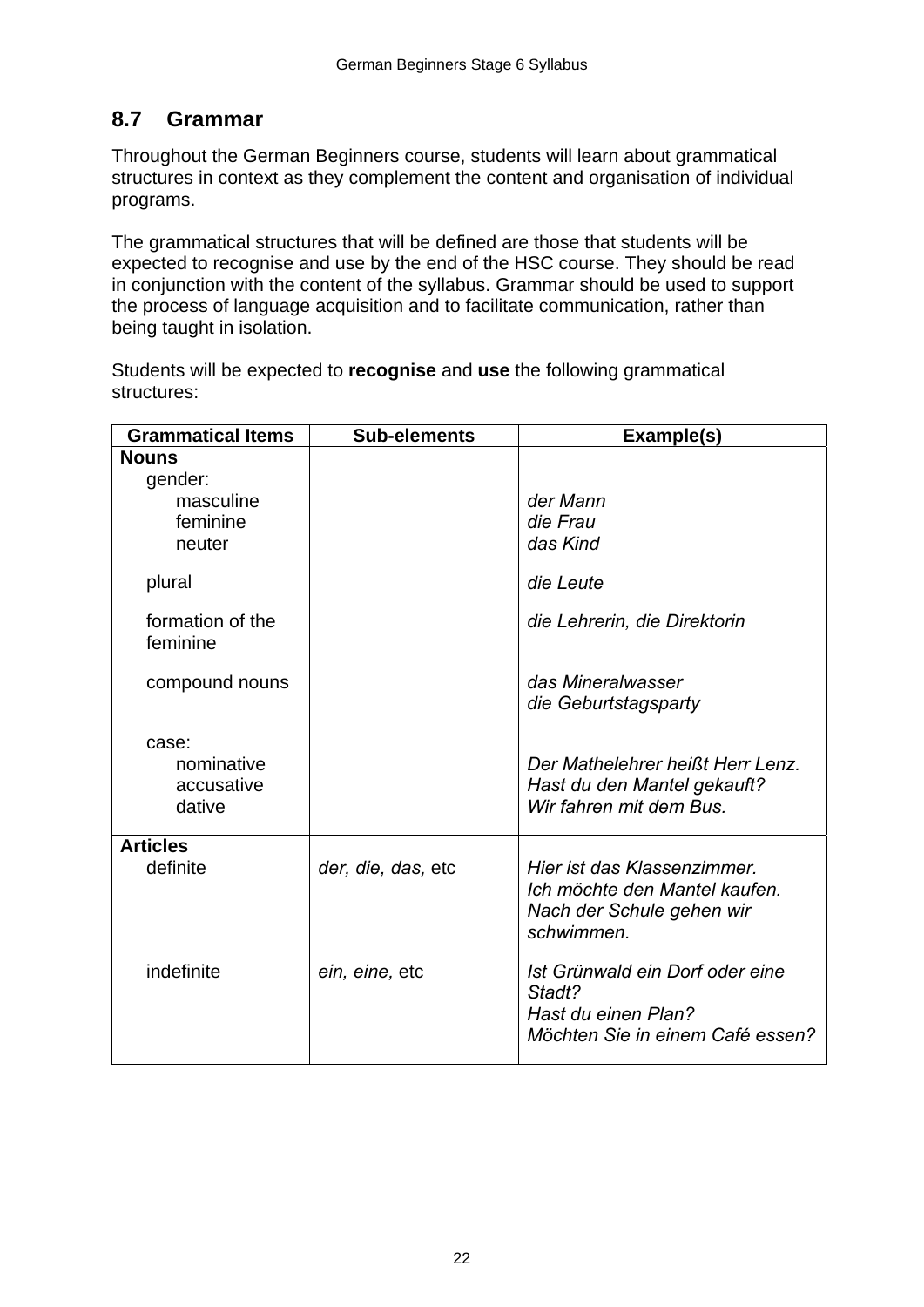| <b>Grammatical Items</b>                              | <b>Sub-elements</b>                                                                   | Example(s)                                                                                         |  |
|-------------------------------------------------------|---------------------------------------------------------------------------------------|----------------------------------------------------------------------------------------------------|--|
| <b>Pronouns</b>                                       |                                                                                       |                                                                                                    |  |
| personal:<br>nominative<br>accusative                 | ich, du, er, sie, es, etc<br>mich, dich, ihn, sie, es,<br>etc                         | Hast du Peter gesehen?<br>Wir wollen dich besuchen.                                                |  |
| dative<br>reflexive                                   | mir, dir, ihm, ihr, etc<br>mich, dich, sich, etc                                      | Gabi wohnt bei uns.<br>Ich wasche mich.                                                            |  |
| indefinite                                            | man                                                                                   | Hier darf man nicht rauchen.                                                                       |  |
| interrogative                                         | wer, was, wann, wo,<br>warum, woher, wohin,<br>wie viel, wie viele,<br>wie lange, etc | Wer ist das?<br>Was machst du?<br>Warum fährt er nach London?                                      |  |
| <b>Adjectives</b>                                     |                                                                                       |                                                                                                    |  |
| predicative                                           |                                                                                       | Mein Haus ist klein.                                                                               |  |
| attributive:<br>nominative<br>accusative<br>dative    |                                                                                       | Der blaue Rock steht mir gut.<br>Petra hat einen neuen Freund.<br>Wir fahren mit dem nächsten Bus. |  |
| possessive                                            | mein, dein, sein, etc                                                                 | Das ist mein Fahrrad.                                                                              |  |
| comparative<br>superlative                            |                                                                                       | Ich bin jünger als Anna.<br>Die billigsten Blumen kauft man<br>auf dem Markt.                      |  |
| derived from place<br>names                           |                                                                                       | der Hamburger Hafen                                                                                |  |
| indefinite                                            | alle, viele, etc                                                                      | Alle meine Freunde haben ein<br>Handy. Nur ich nicht.<br>Ich habe viele Städte besucht.            |  |
| <b>Adverbs</b>                                        |                                                                                       |                                                                                                    |  |
| simple                                                |                                                                                       | Ich spreche oft mit Oma.<br>Sie singt gut.<br>Ich trage gern eine Uniform.                         |  |
| comparative<br>superlative                            |                                                                                       | Ich trage lieber ein Kleid.<br>Ich trage am liebsten Jeans.                                        |  |
| <b>Numbers</b><br>cardinal numbers<br>ordinal numbers | eins, zwei, drei, etc<br>erste, zweite, dritte, etc                                   | Kannst du um zwei Uhr kommen?<br>Am zwanzigsten Februar habe ich<br>Geburtstag.                    |  |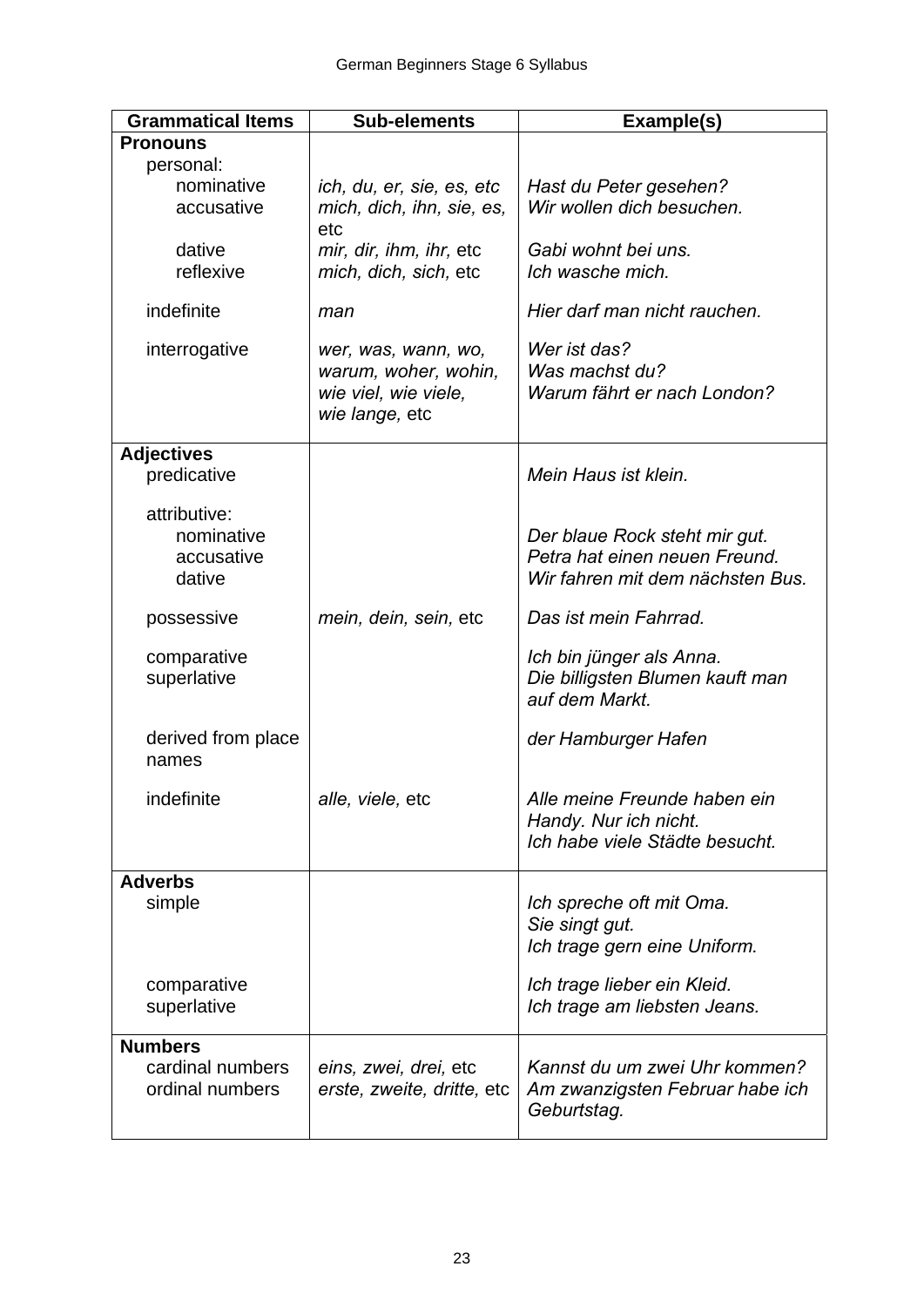| <b>Grammatical Items</b>            | <b>Sub-elements</b>                                          | Example(s)                                                                                     |  |
|-------------------------------------|--------------------------------------------------------------|------------------------------------------------------------------------------------------------|--|
| <b>Verbs</b>                        |                                                              |                                                                                                |  |
| present tense                       | regular verbs<br>irregular verbs<br>modal verbs              | Wir spielen Tennis.<br>Papa fährt morgen nach Wien.<br>Susi will in die Stadt gehen.           |  |
|                                     | seit + present tense                                         | Ich spiele seit sechs Jahren<br>Klavier.                                                       |  |
| perfect tense                       | regular verbs<br>irregular verbs                             | Ich habe den Wagen gekauft.<br>Hast du den Film gesehen?<br>Wir sind nach Rom geflogen.        |  |
| imperfect tense                     | sein and haben<br>modal verbs                                | Das Wetter war schön.<br>Er konnte leider nicht kommen.                                        |  |
| future tense                        |                                                              | Du wirst in den Ferien arbeiten.<br>Ich werde in Paris wohnen.                                 |  |
| conditional                         | $würde +$ infinitive                                         | So etwas würde ich nie machen.                                                                 |  |
|                                     | subjunctive II of <i>mögen</i><br>and können                 | Möchten Sie hier bleiben?                                                                      |  |
| <b>Prepositions</b>                 |                                                              |                                                                                                |  |
| with the<br>accusative              | bis, durch, für, entlang,<br>gegen, ohne, um                 | Das Geschenk ist für dich.                                                                     |  |
| with the dative                     | aus, bei, gegenüber,<br>mit, nach, seit, von, zu             | Kannst du mit mir Tennis spielen?                                                              |  |
| with the<br>accusative or<br>dative | an, auf, in, hinter,<br>neben, über, unter,<br>vor, zwischen | <b>Gehst du ins Kino?</b><br>Mein Bruder arbeitet in der Stadt.<br>Ich warte vor dem Kaufhaus. |  |
| <b>Conjunctions</b>                 |                                                              |                                                                                                |  |
| coordinating                        | und, aber, oder, denn                                        | Ich gehe schwimmen und sehe<br>auch fern.                                                      |  |
| subordinating                       | weil, wenn, dass, als                                        | Wenn das Wetter schlecht ist,<br>fahre ich mit dem Bus.                                        |  |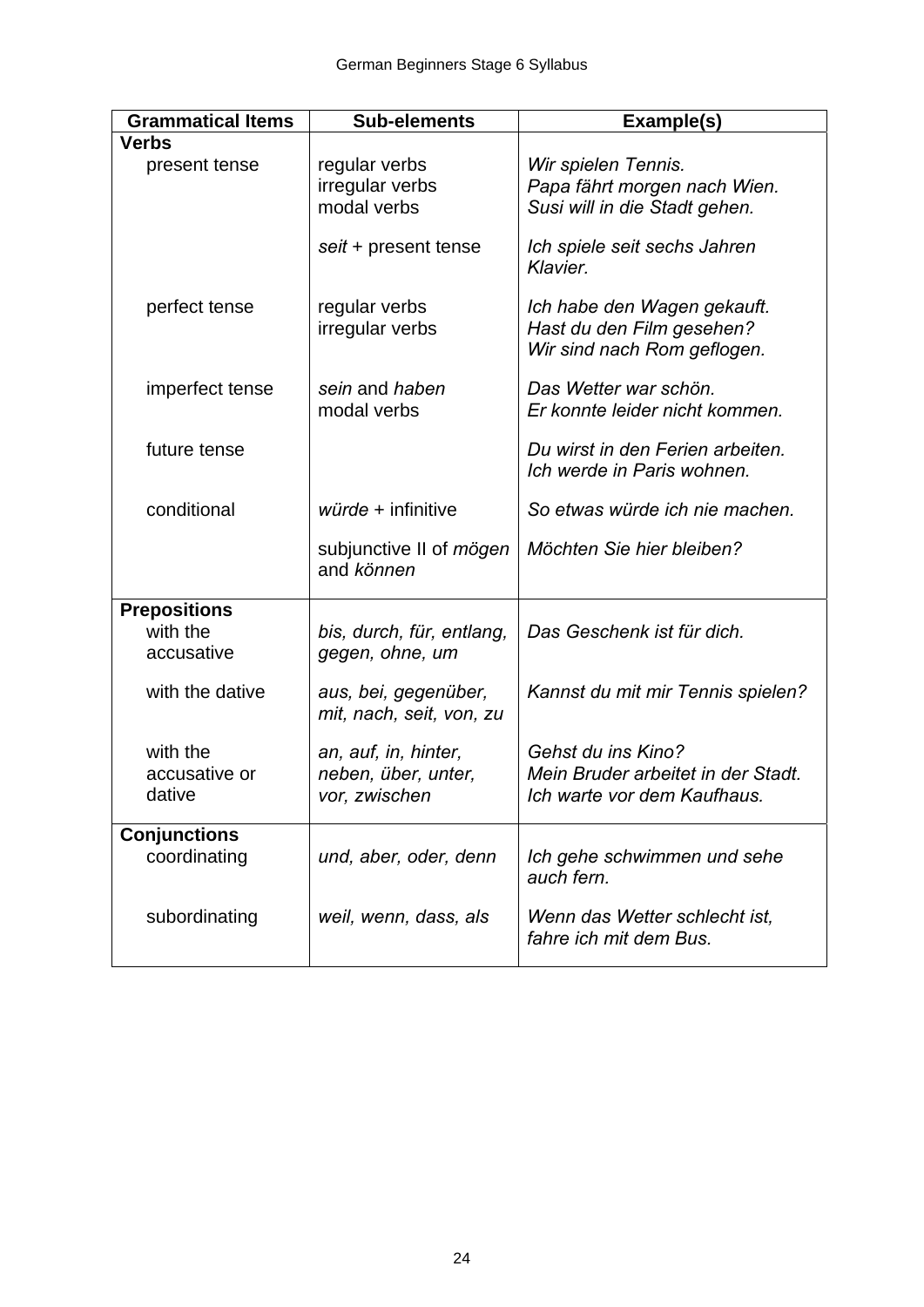| <b>Grammatical Items</b>   | <b>Sub-elements</b> | Example(s)                          |
|----------------------------|---------------------|-------------------------------------|
| <b>Word order</b>          |                     |                                     |
| in statements              |                     | Morgen kaufe ich ein Kleid.         |
| in questions               |                     | Warum kommst du nicht mit?          |
|                            |                     | <b>Bringst du Wurst oder Salat?</b> |
| in commands                |                     | <b>Bleib hier!</b>                  |
| in subordinate             |                     | Ich koche das Abendessen, weil      |
| clauses                    |                     | meine Mutter arbeitet.              |
| position of <i>nicht</i>   |                     | Das kann ich nicht machen.          |
| in adverbial               |                     | Ich fahre morgen mit Peter nach     |
| phrases:                   |                     | Melbourne.                          |
| time, manner,              |                     |                                     |
| place                      |                     |                                     |
| position of past           |                     | Hast du eine Postkarte              |
| participles                |                     | geschrieben?                        |
|                            |                     |                                     |
| position of<br>infinitives |                     | Katrina muss zu Hause bleiben.      |
|                            |                     |                                     |
| position of                |                     | Ich sehe gern fern.                 |
| separable prefix           |                     | Kommst du mit?                      |
|                            |                     |                                     |

In addition, students will be expected to **recognise** the following grammatical structures:

| <b>Grammatical Items</b>                      | <b>Sub-elements</b>    | Example(s)                                                                         |
|-----------------------------------------------|------------------------|------------------------------------------------------------------------------------|
| <b>Nouns</b><br>case:<br>genitive             |                        | Hast du den Sportwagen des<br>Lehrers gesehen?<br>Manfreds Bruder geht an die Uni. |
| <b>Articles</b><br>demonstrative              | dieser, jeder, welcher | Dieser Mantel ist mir zu klein.                                                    |
| <b>Pronouns</b><br>interrogative              | was für                | Was für ein Auto ist das?                                                          |
| relative                                      | der, die, das, etc     | Da ist der Junge, der so gut<br>Hockey spielt.                                     |
| <b>Adjectives</b><br>attributive:<br>genitive |                        | Das Haus meiner alten Großmutter<br>ist schön.                                     |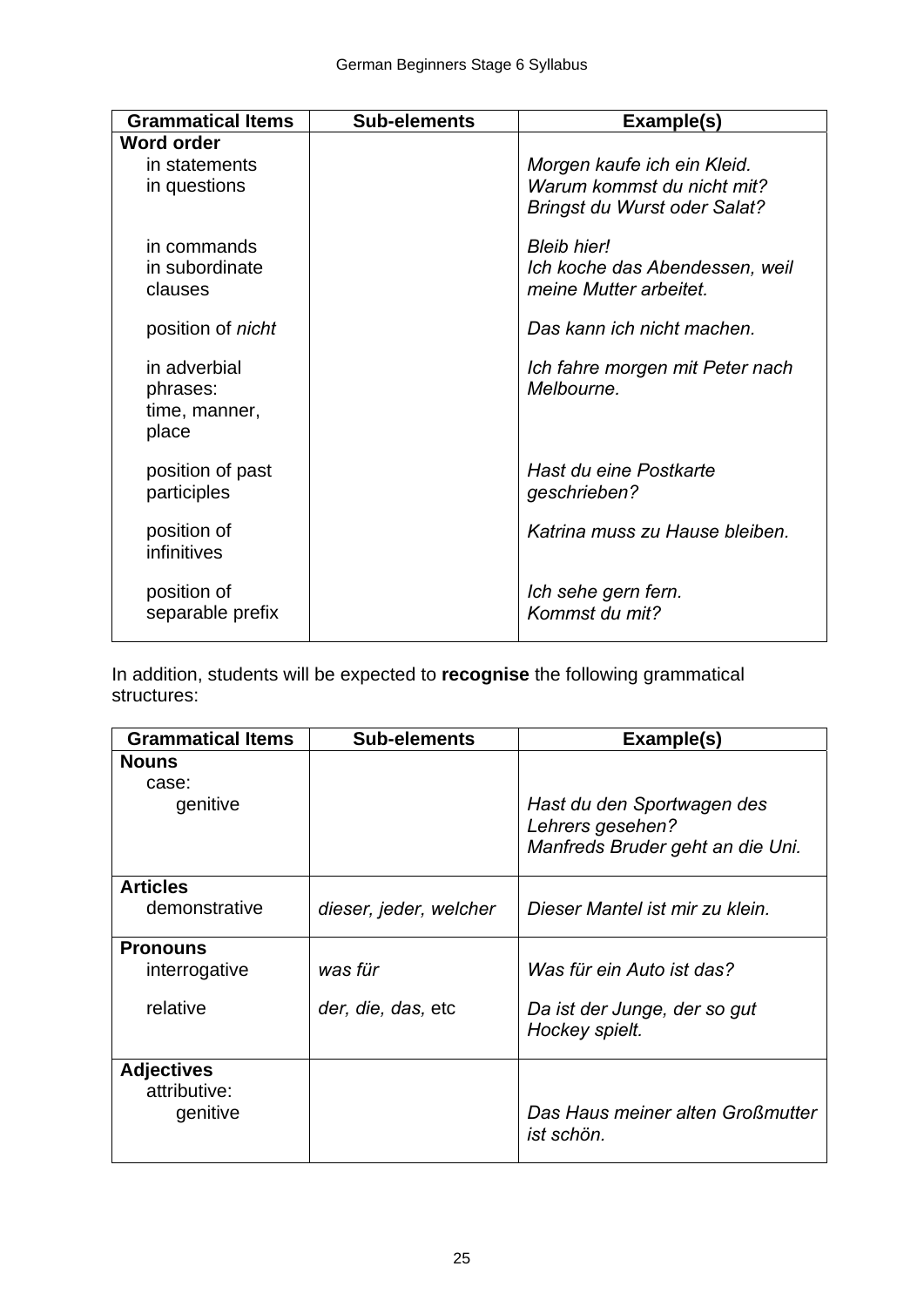| <b>Grammatical Items</b>    | <b>Sub-elements</b>                        | Example(s)                                                                                                                                                                    |
|-----------------------------|--------------------------------------------|-------------------------------------------------------------------------------------------------------------------------------------------------------------------------------|
| Verbs                       |                                            |                                                                                                                                                                               |
| imperfect tense             | verbs other than sein,<br>haben and modals | Sie schrieb einen langen Brief.                                                                                                                                               |
| pluperfect tense            |                                            | Das hatte er nie gesehen                                                                                                                                                      |
| subjunctive II              | verbs other than<br>mögen and können       | Das wäre toll!<br>Ich hätte gern einen Hund.                                                                                                                                  |
| passive voice               |                                            | Das Parkhaus wird um 24 Uhr<br>geschlossen.                                                                                                                                   |
| with a fixed<br>preposition |                                            | Ich warte auf dich.                                                                                                                                                           |
| impersonal<br>expression    | es gibt                                    | Heute gibt es kein Eis.                                                                                                                                                       |
| <b>Prepositions</b>         |                                            |                                                                                                                                                                               |
| with the genitive<br>case   | wegen, während, etc                        | Wegen des Wetters kann ich nicht<br>kommen.                                                                                                                                   |
| <b>Conjunctions</b>         |                                            |                                                                                                                                                                               |
|                             | other than weil, wenn,<br>dass, als        | Ich will eine Wohnung mieten,<br>obwohl ich nicht viel Geld habe.<br>Ich bin nicht 20, sondern 25 Jahre<br>alt.<br>Du kannst entweder mit dem Bus<br>oder mit dem Zug fahren. |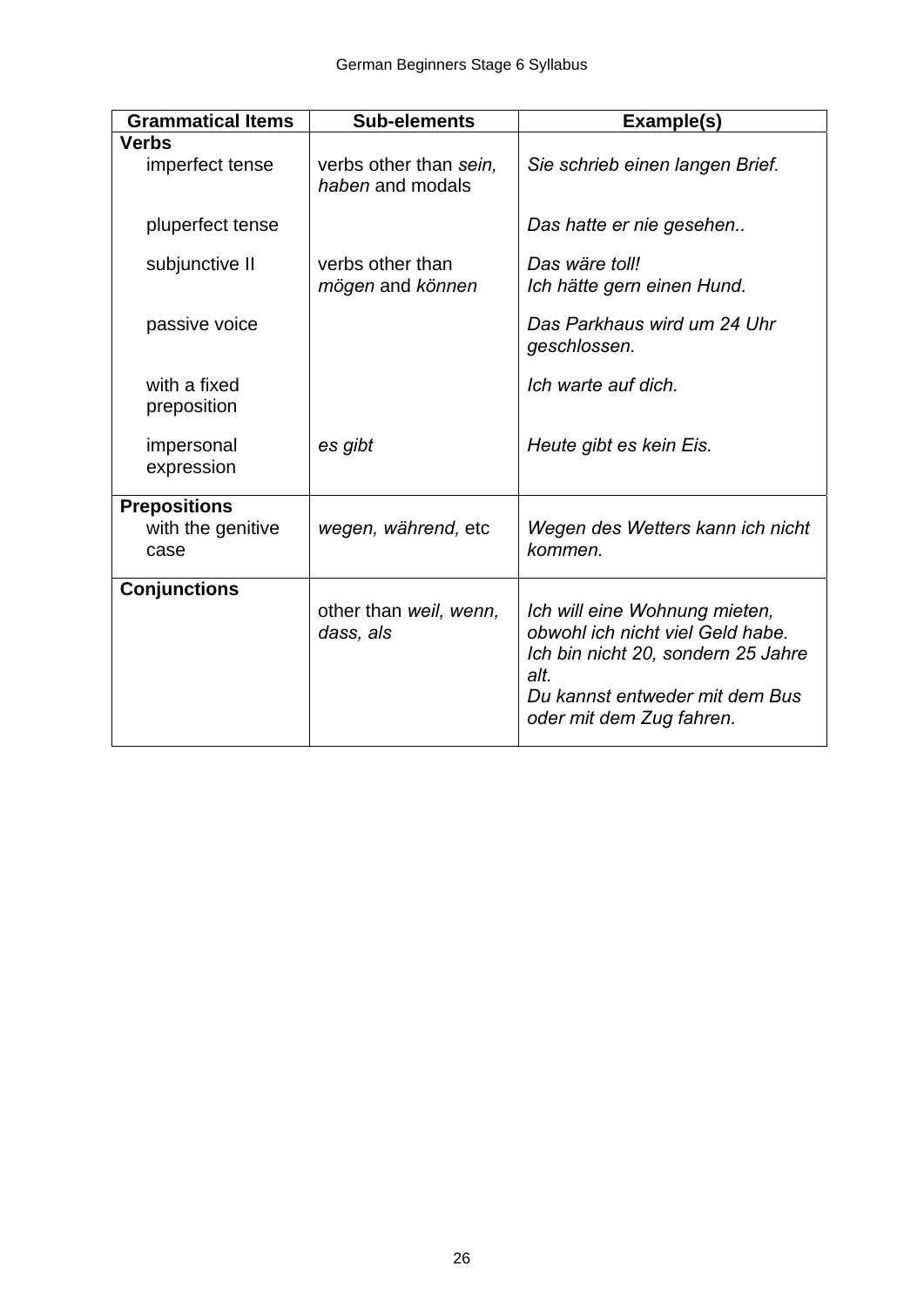# <span id="page-26-0"></span>**9 Assessment and Reporting**

Advice on appropriate assessment practice in relation to the German Beginners syllabus is contained in *Assessment and Reporting in German Beginners Stage 6*. That document provides general advice on assessment in Stage 6 as well as the specific requirements for the Preliminary and HSC courses. The document contains:

- suggested components and weightings for the internal assessment of the Preliminary course
- mandatory components and weightings for the internal assessment of the HSC course
- the HSC examination specifications, which describe the format of the external HSC examination.

The document and other resources and advice related to assessment in Stage 6 German Beginners are available on the Board's website at [www.boardofstudies.nsw.edu.au/syllabus\\_hsc](http://www.boardofstudies.nsw.edu.au/syllabus_hsc)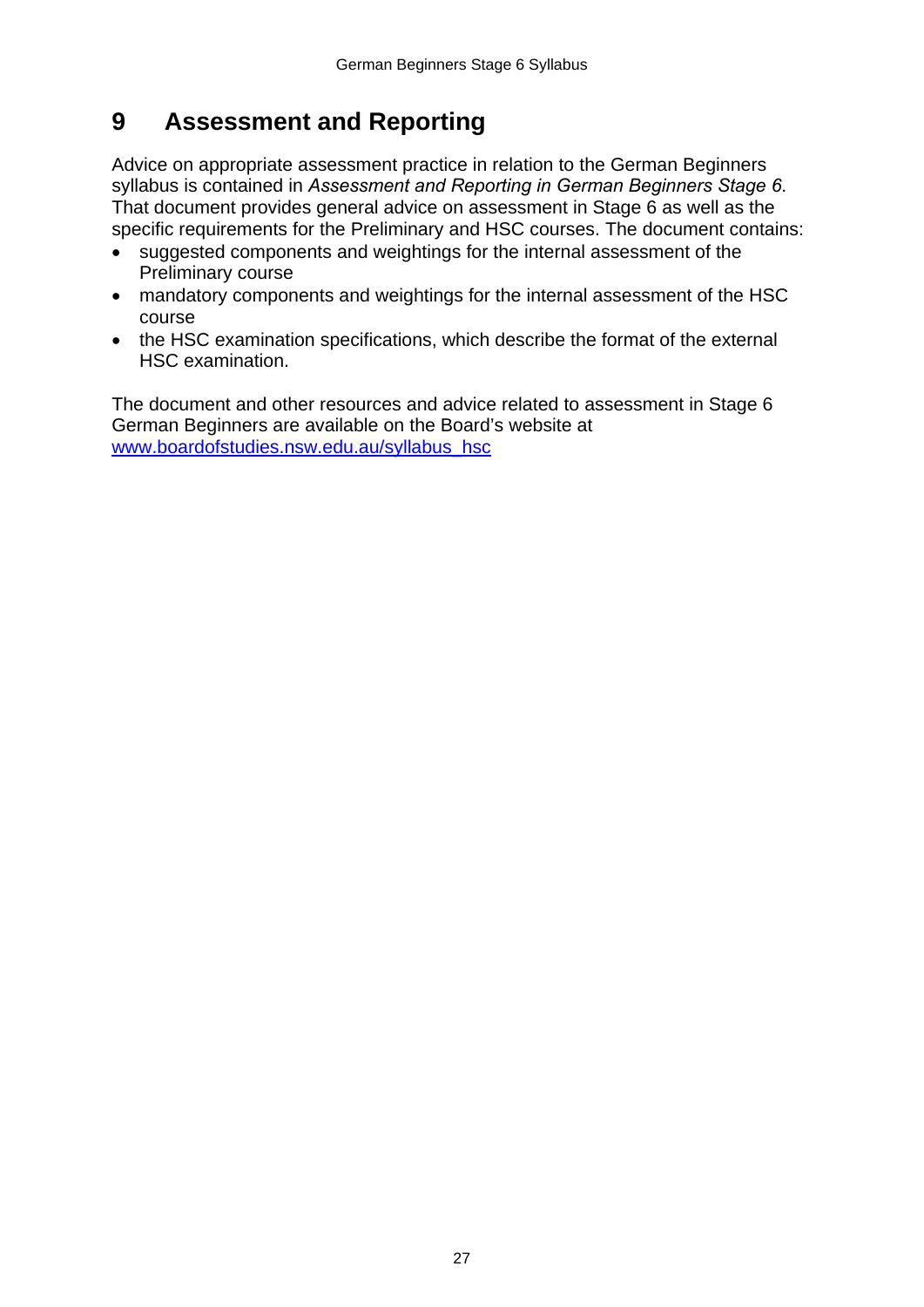# <span id="page-27-0"></span>**10 Post-school Opportunities**

The study of German Beginners Stage 6 provides students with knowledge, understanding and skills that form a valuable foundation for a range of courses at university and other tertiary institutions.

In addition, the study of German Beginners Stage 6 assists students to prepare for employment and full and active participation as citizens. In particular, there are opportunities for students to gain recognition in vocational education and training. Teachers and students should be aware of these opportunities.

#### **Recognition of Student Achievement**

Wherever appropriate, the skills and knowledge acquired by students in their study of HSC courses should be recognised by industry and training organisations. Recognition of student achievement means that students who have satisfactorily completed HSC courses will not be required to repeat their learning in courses at TAFE NSW or other Registered Training Organisations (RTOs).

Registered Training Organisations, such as TAFE NSW, provide industry training and issue qualifications within the Australian Qualifications Framework (AQF).

The degree of recognition available to students in each subject is based on the similarity of outcomes between HSC courses and industry training packages endorsed within the AQF. Training packages are documents that link an industry's competency standards to AQF qualifications. More information about industry training packages can be found on the National Training Information Service (NTIS) website (www.ntis.gov.au).

#### **Recognition by TAFE NSW**

TAFE NSW conducts courses in a wide range of industry areas, as outlined each year in the *TAFE NSW Handbook.* Under current arrangements, the recognition available to students of German in relevant courses conducted by TAFE is described in the *HSC/TAFE Credit Transfer Guide*. This guide is produced by the Board of Studies and TAFE NSW. Teachers should refer to this guide and be aware of the recognition available to their students through the study of German Beginners Stage 6. This information can be found on the TAFE NSW website ([www.det.nsw.edu.au/hsctafe\)](http://www.det.nsw.edu.au/hsctafe).

#### **Recognition by other Registered Training Organisations**

Students may also negotiate recognition into a training package qualification with another Registered Training Organisation. Each student will need to provide the RTO with evidence of satisfactory achievement in German Beginners Stage 6 so that the degree of recognition available can be determined.